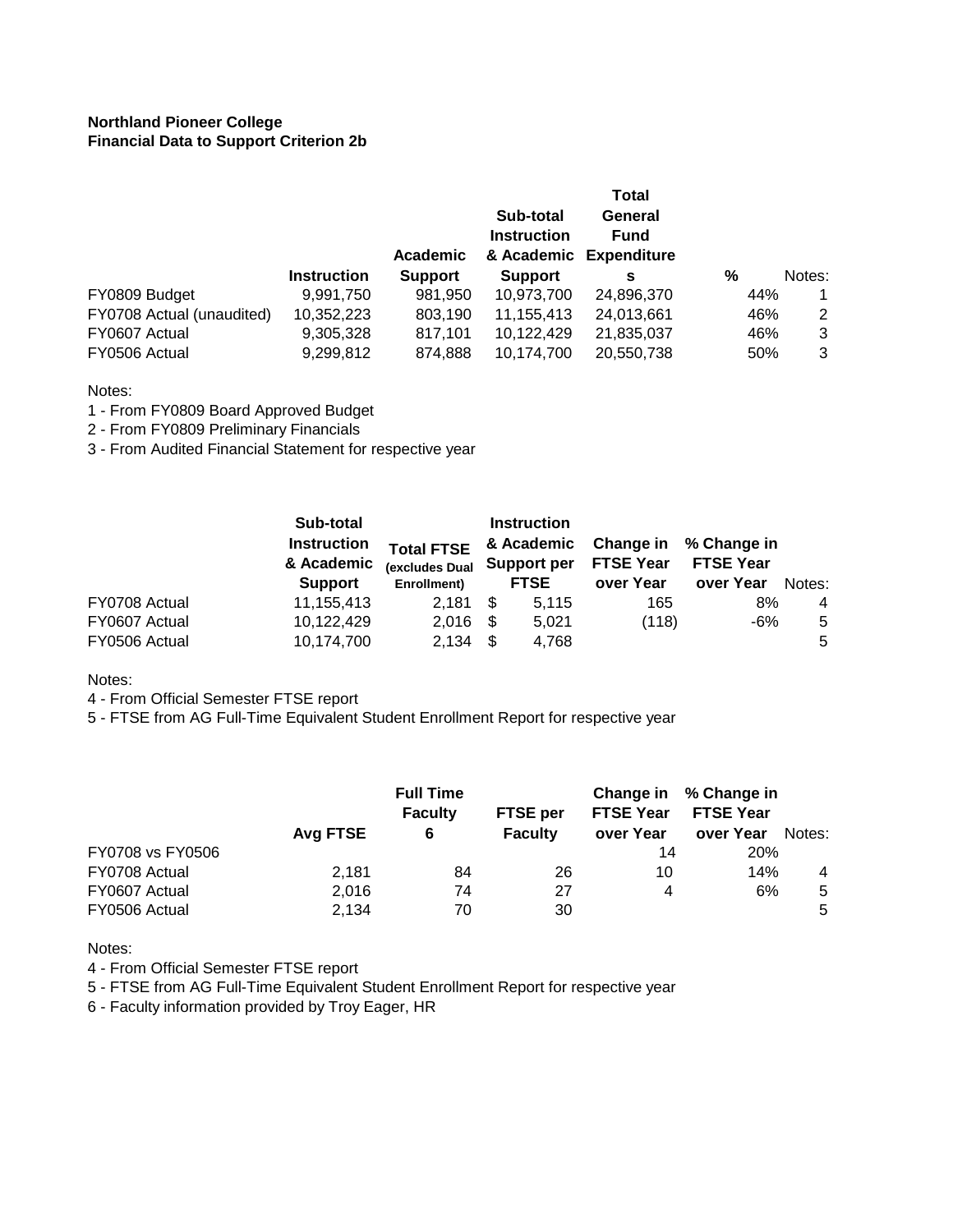|                           | Operating<br><b>State Aid</b><br>(including<br>equalization<br>but excluding | Total<br>General |            | \$ Increase<br>Year over | % Increase<br>Year over |        |
|---------------------------|------------------------------------------------------------------------------|------------------|------------|--------------------------|-------------------------|--------|
|                           | capital)                                                                     | <b>Fund</b>      | % of Total | Year                     | Year                    | Notes: |
| FY0809 Budget             | 9,636,800                                                                    | 24,896,370       | 39%        | 919,300                  | 11%                     | 1      |
| FY0708 Actual (unaudited) | 8,717,500                                                                    | 24,013,661       | 36%        | 932,000                  | 12%                     | 2      |
| FY0607 Actual             | 7,785,500                                                                    | 21,835,037       | 36%        | 637,500                  | 9%                      | 3      |
| FY0506 Actual             | 7,148,000                                                                    | 20,550,738       | 35%        |                          |                         | 3      |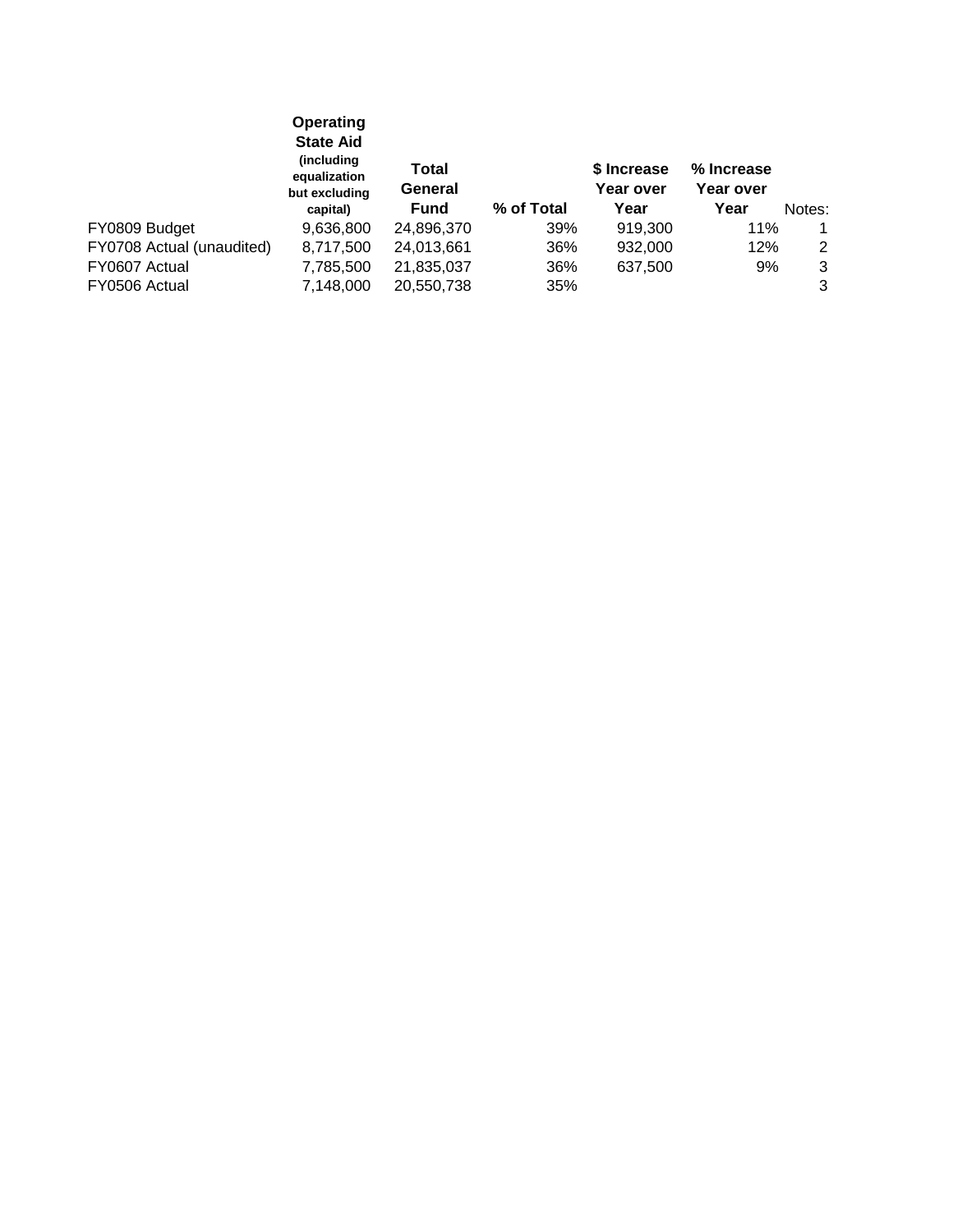| <b>Northland Pioneer College</b><br><b>Capital Budget Available</b><br><b>FY0809</b> |                 |         |                 |
|--------------------------------------------------------------------------------------|-----------------|---------|-----------------|
| <b>Calculations for Criterion 2b</b>                                                 |                 | Network |                 |
| <b>Board Approved Budget</b>                                                         | \$<br>3,855,000 |         |                 |
| Less: Elimination of State Capital Funding                                           | (484, 050)      |         |                 |
| Less: Reduction in NATC Funding                                                      | (500,000)       |         |                 |
| <b>Revised Budget</b>                                                                | 2,870,950       |         |                 |
| <b>Excluding NATC</b>                                                                | (500,000)       |         |                 |
| NPC only Budget                                                                      | 2,370,950       |         |                 |
| Previously Committed Projects:                                                       |                 |         |                 |
| <b>Buildings</b>                                                                     |                 |         |                 |
| FY0809 Annual Building Maintenance                                                   | 200,000         |         |                 |
| FY0708 Master Facilities Plan                                                        | 180,000         |         |                 |
|                                                                                      | 380,000         |         |                 |
| Improvements Other than Buildings                                                    |                 |         |                 |
| FY0708 WAN Engineering & De-installation                                             | 63,300          |         | 63,300 network  |
| FY0708 SCC Parking Renovation                                                        | 175,000         |         |                 |
|                                                                                      | 238,300         |         |                 |
| Equipment                                                                            |                 |         |                 |
| FY0809 Microsoft Site License                                                        | 25,000          |         | 25,000 network  |
| FY0809 Disaster Recovery                                                             | 74,000          |         | 74,000 network  |
| FY0809 Video Monitors, MCU, Classroom Equip                                          | 246,390         |         | 246,390 network |
| FY0809 Wireless Access Point                                                         | 20,000          |         | 20,000 network  |
|                                                                                      | 365,390         |         |                 |
| <b>Construction in Progress</b>                                                      |                 |         |                 |
| FY0708 SCC/LCC Exterior Building Improvements                                        | 210,944         |         |                 |
| FY0708 WMC Student Lounge                                                            | 144,155         |         |                 |
| FY0708 WMC Powerline Relocation                                                      | 10,000          |         |                 |
|                                                                                      | 365,099         |         |                 |
| <b>Capital Leases</b>                                                                |                 |         |                 |
| FY0506 Computers                                                                     | 69,540          |         | 69,540 network  |
| <b>FY0708 JICS</b>                                                                   | 33,892          |         | 33,892 network  |
| FY0708 Computers                                                                     | 84,624          |         | 84,624 network  |
| <b>FY0708 WAN</b>                                                                    | 220,000         |         | 220,000 network |
| FY0809 Computers                                                                     | 95,000          |         | 95,000 network  |
| FY0809 Fleet                                                                         | 100,000         |         |                 |
|                                                                                      | 603,056         |         |                 |
| Available Capital Budget                                                             | 419,105         | 931,746 |                 |

39% 931,746/2,370,950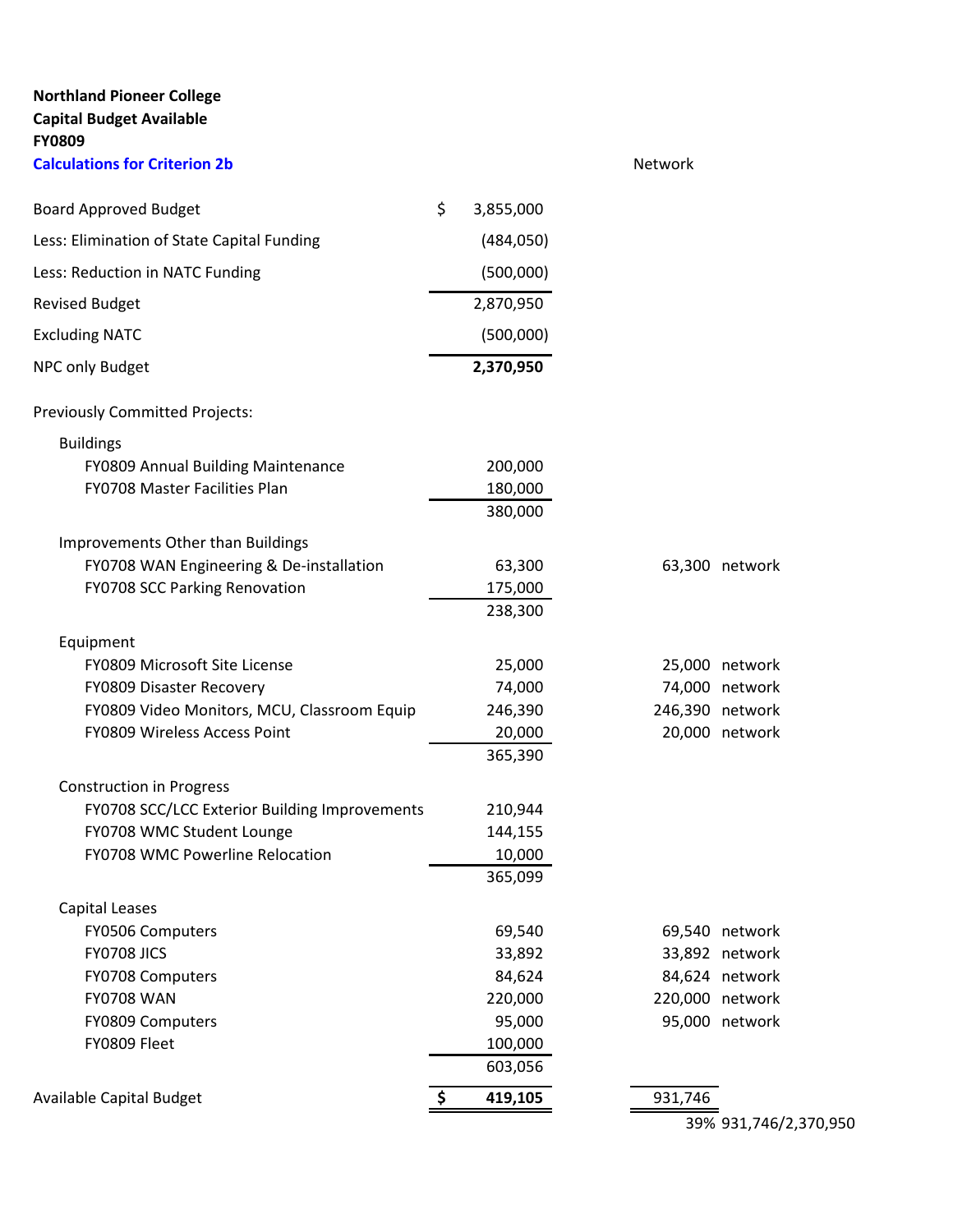## **Northland Pioneer College Capital Budget Available FY0809 Calculations for Criterion 2b** Network

|                                                        |         | Instruction |                    |
|--------------------------------------------------------|---------|-------------|--------------------|
| <b>Funding of Additional Capital Projects</b>          |         | & Support   |                    |
| Library Books                                          | 55,000  |             | 55,000 support     |
| Arts & Science - Electric Boom                         | 30,000  |             |                    |
| <b>BOC</b> - Lease of Building                         | 45,000  | 45,000      | instruction        |
| Facilities - Slurry Seal Parking Lots                  | 90,000  |             |                    |
| Transportation - Bobcat/sweeper                        | 35,000  |             |                    |
| <b>Transportation - Snowplow Attachments</b>           | 13,500  |             |                    |
| Transportation - Used Mini Van for IS                  | 9,500   |             |                    |
| Transportation - Cargo Truck/replaces old truck        | 35,000  |             |                    |
| Disabilities Resource - 2 Video Relay Interpreting Equ | 27,436  |             | 27,436 instruction |
| <b>EMT</b> - Defibrillators                            | 16,500  |             | 16,500 instruction |
| ITP - U-Tube Heat Exchanger                            | 3,600   | 3,600       | instruction        |
| Arts & Science/Nursing - Ponderosa SMART Board & I     | 12,000  | 12,000      | instruction        |
| HQO - Purchase of Metal Bldg                           | 40,000  |             | 40,000 instruction |
| Contingency                                            | 6,569   |             |                    |
|                                                        | 419,105 | 199,536     |                    |
|                                                        |         |             |                    |

Variance of Available Budget vs Additional Projects -

48% 199,536/419,105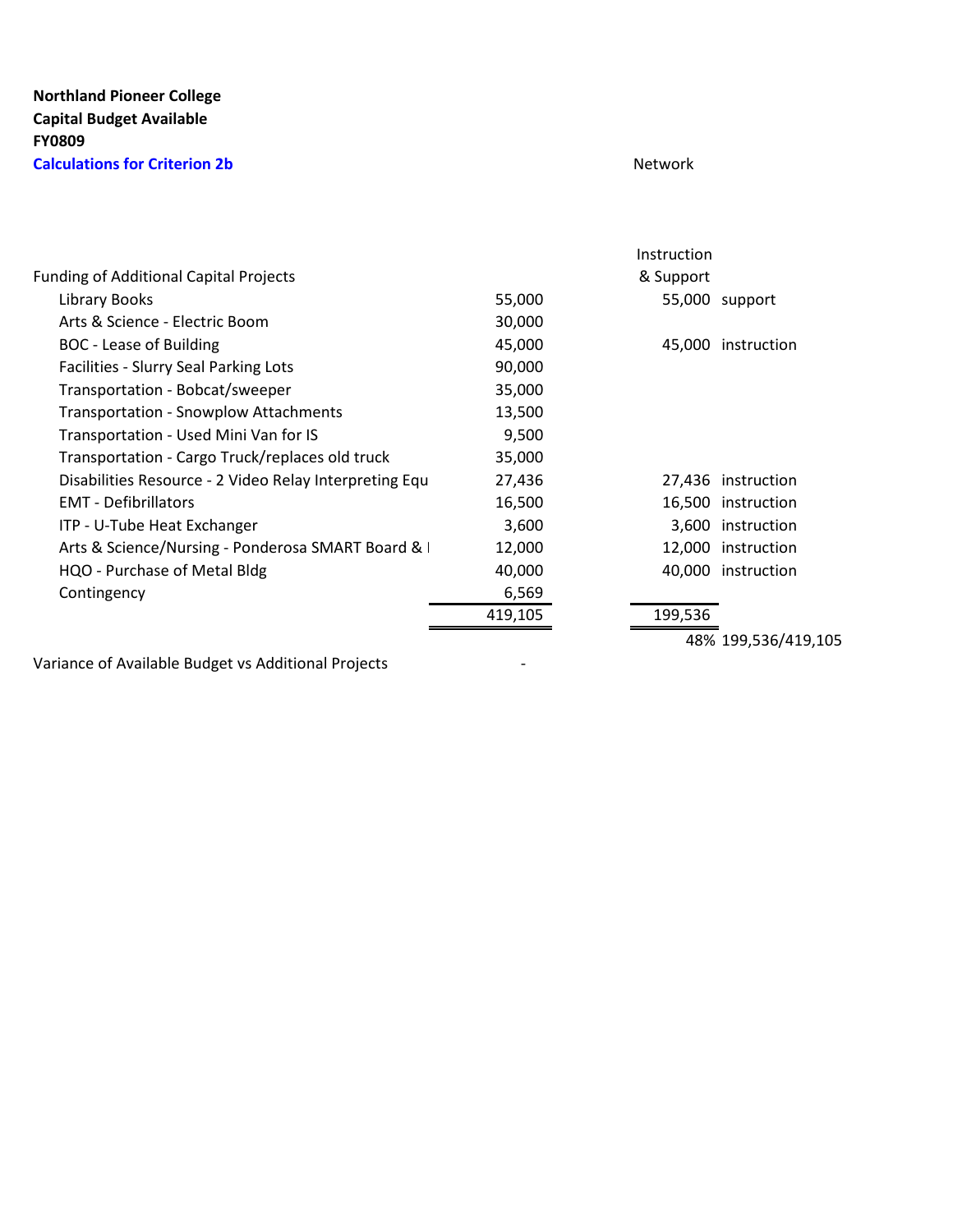| Link                                                                                                              | One-time             | Year 1    | Year 2             | Year 3    | Year 4                                                                              | Year 5    | Year 6             | Year 7    | Year 8    | Year 9                              | Year 10   |             |
|-------------------------------------------------------------------------------------------------------------------|----------------------|-----------|--------------------|-----------|-------------------------------------------------------------------------------------|-----------|--------------------|-----------|-----------|-------------------------------------|-----------|-------------|
| Link 1 - PDC <> Hermosa                                                                                           | cost<br>\$76,123     | \$9,204   |                    | \$4,295   |                                                                                     | \$4,295   |                    | \$4,295   | \$4,295   | \$4,295                             | \$4,295   |             |
| Link 2 - DO <> Hermosa                                                                                            | \$50,634             | \$6,807   | \$4,295<br>\$3,176 | \$3,176   | \$4,295<br>\$3,176                                                                  | \$3,176   | \$4,295<br>\$3,176 | \$3,176   | \$3,176   | \$3,176                             | \$3,176   |             |
| Link 3 - Hermosa Tower <> Dry Lake                                                                                | \$78,050             | \$9,434   | \$4,402            | \$4,402   | \$4,402                                                                             | \$4,402   | \$4,402            | \$4,402   | \$4,402   | \$4,402                             | \$4,402   |             |
| Link 4 - Dry Lake Tower <> LCC                                                                                    | \$98,568             | \$9,207   | \$4,297            | \$4,297   | \$4,297                                                                             | \$4,297   | \$4,297            | \$4,297   | \$4,297   | \$4,297                             | \$4,297   |             |
| Link 5 - Dry Lake <> WMC                                                                                          | \$112,702            | \$13,430  | \$6,268            | \$6,268   | \$6,268                                                                             | \$6,268   | \$6,268            | \$6,268   | \$6,268   | \$6,268                             | \$6,268   |             |
| Link 6 - WMC <> Greens Peak                                                                                       | \$69,858             | \$8,080   | \$3,771            | \$3,771   | \$3,771                                                                             | \$3,771   | \$3,771            | \$3,771   | \$3,771   | \$3,771                             | \$3,771   |             |
| Link 7 - Greens Peak <> SCC                                                                                       | \$86,140             | \$10,674  | \$4,981            | \$4,981   | \$4,981                                                                             | \$4,981   | \$4,981            | \$4,981   | \$4,981   | \$4,981                             | \$4,981   |             |
| Link 8 - McKays Peak <> Greens Peak                                                                               | \$67,178             | \$7,707   | \$3,597            | \$3,597   | \$3,597                                                                             | \$3,597   | \$3,597            | \$3,597   | \$3,597   | \$3,597                             | \$3,597   |             |
| Link 9 - McKays Peak Tower <> Whiteriver Peak                                                                     | \$69,773             | \$7,707   | \$3,597            | \$3,597   | \$3,597                                                                             | \$3,597   | \$3,597            | \$3,597   | \$3,597   | \$3,597                             | \$3,597   |             |
| Link 10 - Whiteriver Peak <> WRV                                                                                  | \$50,634             | \$6,807   | \$3,176            | \$3,176   | \$3,176                                                                             | \$3,176   | \$3,176            | \$3,176   | \$3,176   | \$3,176                             | \$3,176   |             |
| Hopi RAD                                                                                                          | \$6,125              | \$887     | \$414              | \$414     | \$414                                                                               | \$414     | \$414              | \$414     | \$414     | \$414                               | \$414     |             |
| Kayenta RAD                                                                                                       | \$6,125              | \$887     | \$414              | \$414     | \$414                                                                               | \$414     | \$414              | \$414     | \$414     | \$414                               | \$414     |             |
| St. Johns RAD                                                                                                     | \$6,125              | \$887     | \$414              | \$414     | \$414                                                                               | \$414     | \$414              | \$414     | \$414     | \$414                               | \$414     |             |
|                                                                                                                   | \$6,125              | \$887     | \$414              | \$414     | \$414                                                                               | \$414     | \$414              | \$414     | \$414     | \$414                               | \$414     |             |
| Springerville RAD<br>Heber RAD                                                                                    | \$6,125              | \$887     | \$414              | \$414     | \$414                                                                               | \$414     | \$414              | \$414     | \$414     | \$414                               | \$414     |             |
|                                                                                                                   |                      |           |                    |           |                                                                                     |           |                    |           |           |                                     |           |             |
| Professional Services including Engineering, FCC licen<br>De-Install of old equipment at ALL sites (Occuring at t | \$41,975<br>\$21,325 |           |                    |           |                                                                                     |           |                    |           |           |                                     |           |             |
| Facility upgrades (estimate)                                                                                      | \$110,000            |           |                    |           |                                                                                     |           |                    |           |           |                                     |           |             |
| Hopi                                                                                                              | \$1,333              | \$25,000  | \$25,000           | \$25,000  | \$25,000                                                                            | \$25,000  | \$25,000           | \$25,000  | \$25,000  | \$25,000                            | \$25,000  |             |
| Kayenta                                                                                                           | \$1,333              | \$25,000  | \$25,000           | \$25,000  | \$25,000                                                                            | \$25,000  | \$25,000           | \$25,000  | \$25,000  | \$25,000                            | \$25,000  |             |
| Heber                                                                                                             | \$1,333              | \$25,000  | \$25,000           | \$25,000  | \$25,000                                                                            | \$25,000  | \$25,000           | \$25,000  | \$25,000  | \$25,000                            | \$25,000  |             |
| WMC (Internet)                                                                                                    | \$1,333              | \$25,000  | \$25,000           | \$25,000  | \$25,000                                                                            | \$25,000  | \$25,000           | \$25,000  | \$25,000  | \$25,000                            | \$25,000  |             |
| Navajo County Total                                                                                               | \$968,918            | \$193,492 | \$143,630          | \$143,630 | \$143,630                                                                           | \$143,630 | \$143,630          | \$143,630 | \$143,630 | \$143,630                           | \$143,630 |             |
|                                                                                                                   |                      |           |                    |           |                                                                                     |           |                    |           |           |                                     |           |             |
| Link 11 - Greens Peak <> SPE (estimate)                                                                           | \$75,000             | \$9,000   | \$4,500            | \$4,500   | \$4,500                                                                             | \$4,500   | \$4,500            | \$4,500   | \$4,500   | \$4,500                             | \$4,500   |             |
| Link 12 - Greens Peak <> STJ (estimate)                                                                           | \$85,000             | \$10,200  | \$5,100            | \$5,100   | \$5,100                                                                             | \$5,100   | \$5,100            | \$5,100   | \$5,100   | \$5,100                             | \$5,100   |             |
| <b>Option A. System Wide Total</b>                                                                                | \$1,128,918          | \$212,692 | \$153,230          | \$153,230 | \$153,230                                                                           | \$153,230 | \$153,230          | \$153,230 | \$153,230 | \$153,230                           | \$153,230 | \$1,954,530 |
| STJ                                                                                                               | \$1,333              | \$25,000  | \$25,000           | \$25,000  | \$25,000                                                                            | \$25,000  | \$25,000           | \$25,000  | \$25,000  | \$25,000                            | \$25,000  |             |
| <b>SPE</b>                                                                                                        | \$1,333              | \$25,000  | \$25,000           | \$25,000  | \$25,000                                                                            | \$25,000  | \$25,000           | \$25,000  | \$25,000  | \$25,000                            | \$25,000  |             |
| <b>Option B. System Wide Total</b>                                                                                | \$971,585            | \$243,492 | \$193,630          | \$193,630 | \$193,630                                                                           | \$193,630 | \$193,630          | \$193,630 | \$193,630 | \$193,630                           | \$193,630 | \$1,989,597 |
| Current                                                                                                           |                      | \$405,233 | \$462,053          | \$462,053 | \$462,053                                                                           | \$462,053 | \$462,053          | \$462,053 | \$462,053 | \$462,053                           | \$462,053 | \$2,253,443 |
|                                                                                                                   |                      |           |                    |           |                                                                                     |           |                    |           |           |                                     |           |             |
|                                                                                                                   |                      | Year 1    | Year 2             | Year 3    | Year 4                                                                              | Year 5    | Year 6             | Year 7    | Year 8    | Year 9                              | Year 10   |             |
| 10 + 100Mbps Microwave Solution                                                                                   |                      |           |                    |           | \$1,450,281 \$1,615,922 \$1,781,564 \$1,947,206 \$2,112,847 \$2,278,489 \$2,444,131 |           |                    |           |           | \$2,609,772 \$2,775,414 \$2,941,055 |           |             |
| 1.5Mbps T1 Solution (current)                                                                                     |                      | \$405.233 |                    |           | \$867,286 \$1,329,338 \$1,791,391 \$2,253,443 \$2,715,496 \$3,177,548               |           |                    |           |           | \$3,639,601 \$4,101,653 \$4,563,706 |           |             |
| 1.5Mbps T1 Solution + local interpreter                                                                           |                      |           |                    |           | \$605,233 \$1,267,286 \$1,929,338 \$2,591,391 \$3,253,443 \$3,915,496 \$4,577,548   |           |                    |           |           | \$5,239,601 \$5,901,653 \$6,563,706 |           |             |
| Option B. Total                                                                                                   |                      |           |                    |           | \$1,050,283 \$1,313,498 \$1,522,812 \$1,732,126 \$1,941,440 \$2,150,754 \$2,360,068 |           |                    |           |           | \$2,569,382 \$2,778,696 \$2,988,010 |           |             |
| 10Mbps Service Provider                                                                                           |                      | \$57,143  | \$111,393          | \$165,643 | \$219,893                                                                           | \$274,143 | \$328,393          | \$382,643 | \$436,893 | \$491,143                           | \$545,393 |             |
| 100Mbps Purchased                                                                                                 |                      | \$193,715 | \$204,093          | \$214,470 | \$224,848                                                                           | \$235,226 | \$245,603          | \$255,981 | \$266,358 | \$276,736                           | \$287,114 |             |

50000 54250

\$93,492.00

\$853,585.00 \$1,429,769 \$1,545,580.29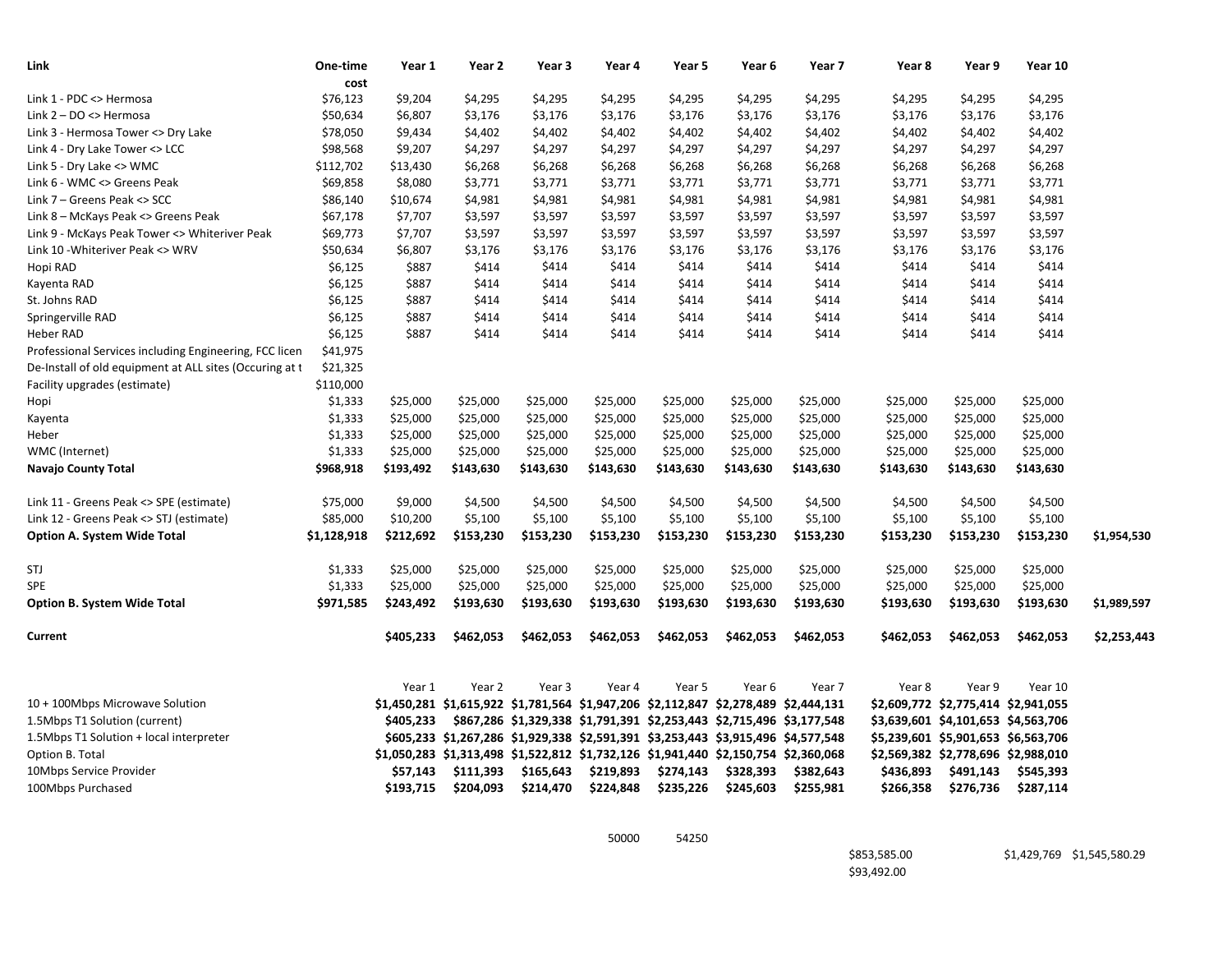| \$947,077.00                         |           |
|--------------------------------------|-----------|
| \$1,341,610<br>\$1,450,280.77 155664 |           |
| 150000                               | 162150    |
| 157976                               | \$171,404 |

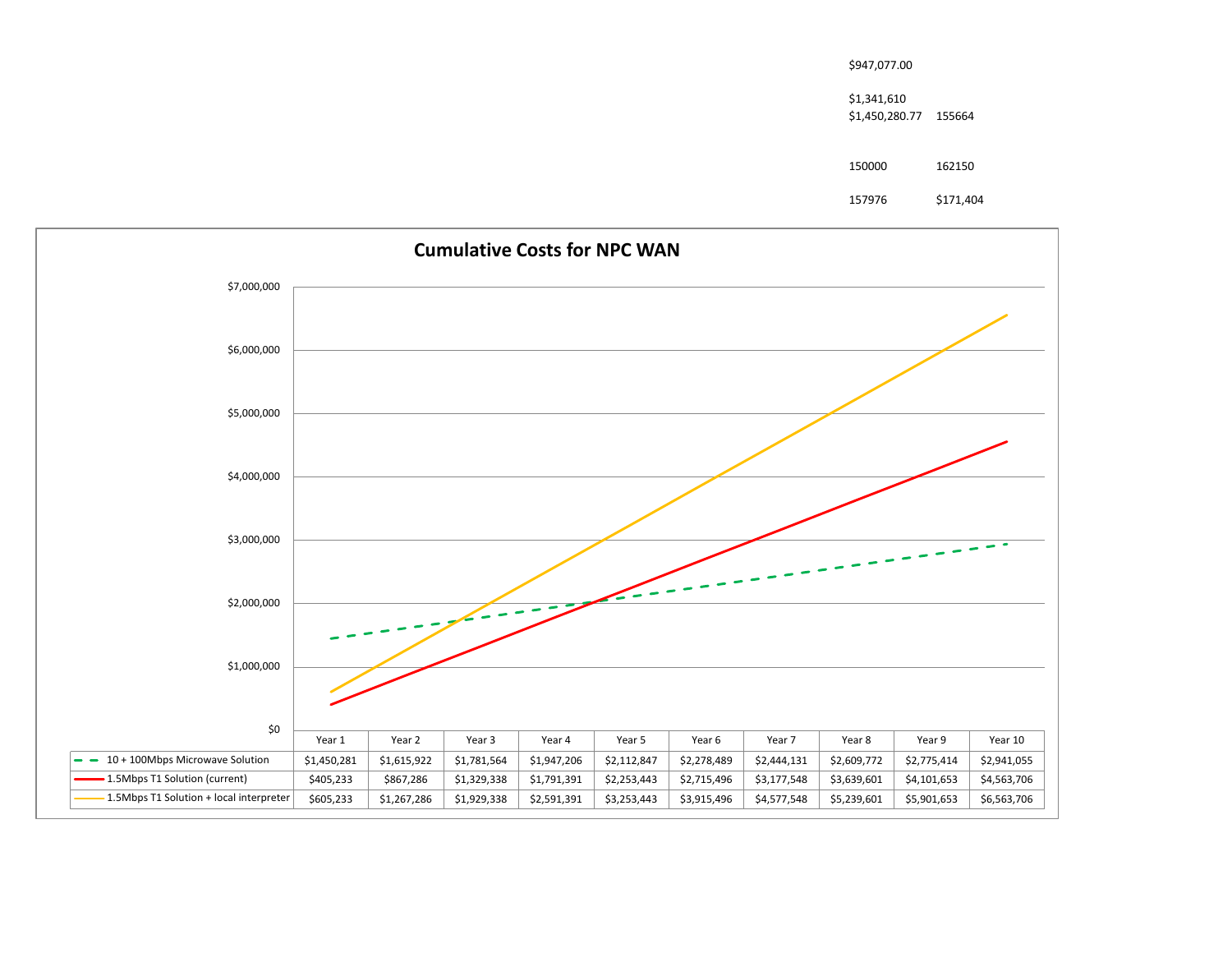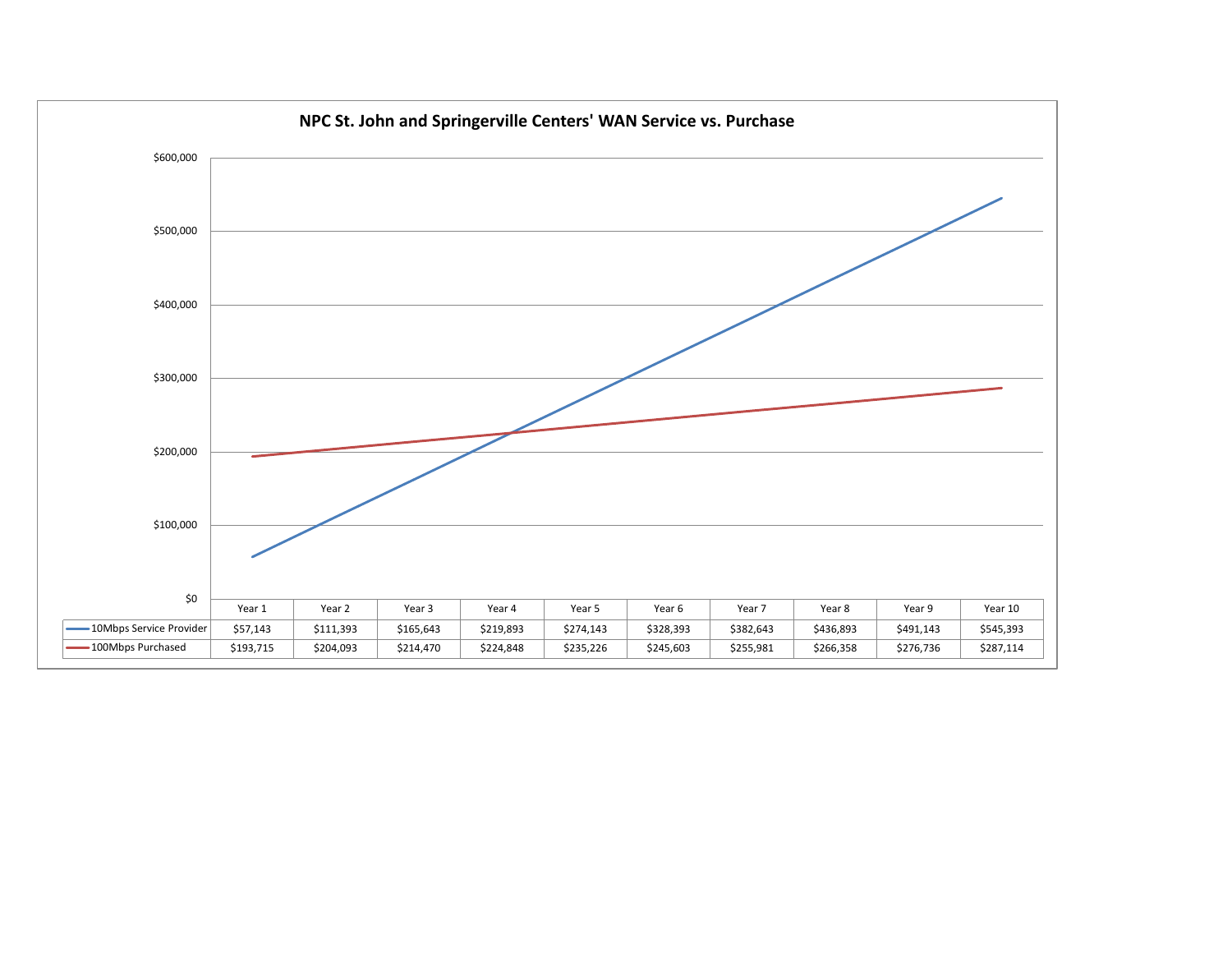|                   |      | <b>Northland Pioneer College</b>                |                          |                    |                           |               |            |                   |      |                   |                      |                   |
|-------------------|------|-------------------------------------------------|--------------------------|--------------------|---------------------------|---------------|------------|-------------------|------|-------------------|----------------------|-------------------|
|                   |      | <b>Capital Assets - Excerpts (Cut-off 1999)</b> |                          |                    |                           |               |            |                   |      |                   |                      |                   |
|                   |      | Year Ended June 30, 2008                        |                          |                    |                           |               |            |                   |      |                   |                      |                   |
| 2008              |      |                                                 |                          |                    |                           |               |            |                   |      |                   |                      |                   |
|                   |      |                                                 |                          |                    |                           |               |            |                   |      |                   |                      |                   |
|                   |      |                                                 |                          |                    |                           |               |            |                   |      |                   |                      |                   |
| LAND              |      |                                                 |                          |                    |                           |               |            |                   |      |                   |                      |                   |
| Acctg             |      |                                                 |                          |                    |                           |               |            |                   |      |                   |                      |                   |
| <b>System</b>     |      | <b>Categor Description</b>                      | <b>Brand Name Model</b>  |                    | <b>NO No (Serial/VIN)</b> | <b>Notes</b>  |            | Campus Buildng FY |      |                   | Acq Date   Acq Value | <b>Book Value</b> |
| Poise             | Land | Holbrook - DO                                   |                          | Lots 16-22         |                           | Leased        | <b>DO</b>  | P&D               | 1986 | 07/30/86          | 0.00                 | 0.00              |
| Poise             | Land | Holbrook - Maint-Rec-P&D                        |                          | Lots 16-22         | 109-19-341                | Actual        | <b>DO</b>  | P&D               | 1987 | 07/30/86          | 62,124.00            | 62,124.00         |
| Cars              | Land | North of Holbrook                               |                          | 100 & 500 Acres    | 104-06-037A & B           | Donated       | <b>DO</b>  | Xtra              | 2000 | 06/12/00          | 34,500.00            | 34,500.00         |
| Cars<br>Cars      | Land | North of Holbrook                               |                          | 69 Lots            | 104-08-001 thru 069       | Donated       | <b>DO</b>  | Xtra              | 2000 | 06/12/00          | 77,832.00            | 77,832.00         |
|                   | Land | North of Holbrook                               |                          | 23 Lots            | 104-08-082 thru 104       | Donated       | <b>DO</b>  | Xtra              | 2000 | 06/12/00          | 25,944.00            | 25,944.00         |
|                   | Land | Pollacca - Hopi                                 |                          | ?? Acres           |                           | Leased        | Hopi       |                   |      |                   | 0.00                 | 0.00              |
| Poise             | Land | Winslow - East end of LCC                       | Pointy End by 6.50 Acres |                    | 103-31-002C               | Actual        | LCC        |                   | 1977 | 2/1/1982          | 24,479.00            | 24,479.00         |
| Poise             | Land | Winslow - LCC                                   |                          |                    | 103-35-034                | Actual        | LCC        |                   | 1977 | 06/24/77          | 70,069.50            | 70,069.50         |
| Poise             | Land | Holbrook - CEC - MPB - Admin                    |                          | 15.67 & 3.07 Acres | 109-24-067W, 068          | Donated       | PDC        | CEC               | 1999 | 03/16/99          | 10.00                | 10.00             |
| Cars              | Land | Holbrook - New Campus                           |                          | 8.97 Acres         | 109-24-071                | Actual        | <b>PDC</b> | Comm              | 2002 | 05/30/02          | 200,000.00           | 200,000.00        |
| Poise             | Land | Snowflake - SCC                                 |                          | 18.50 Acres        | 202-17-009A               | Actual        | <b>SCC</b> |                   | 1976 | 09/22/75          | 41,625.00            | 41,625.00         |
| Poise             | Land | Showlow - WMC                                   |                          | 31.69 Acres        | 210-01-024                | Actual        | <b>WMC</b> |                   | 1987 | 08/10/77          | 172,707.20           | 172,707.20        |
|                   | Land | Whiteriver - WR                                 |                          | 1?? Acres          |                           | Leased        | <b>WR</b>  |                   |      |                   | 0.00                 | 0.00              |
|                   |      |                                                 |                          |                    |                           |               |            |                   |      |                   |                      |                   |
| Sold in FY0708    |      |                                                 |                          | Sold during FY0708 |                           |               |            |                   |      |                   |                      |                   |
| Poise             | Land | Holbrook - PDC                                  |                          | <b>40.49 Acres</b> | 109-37-006                | <b>Actual</b> | <b>PDC</b> |                   | 1978 | 06/06/78          | 100,000.00           | 100,000.00        |
|                   |      |                                                 |                          |                    |                           |               |            |                   |      |                   |                      |                   |
| <b>TOTAL LAND</b> |      |                                                 |                          |                    |                           |               |            |                   |      | <b>TOTAL LAND</b> | 709,290.70           | 709,290.70        |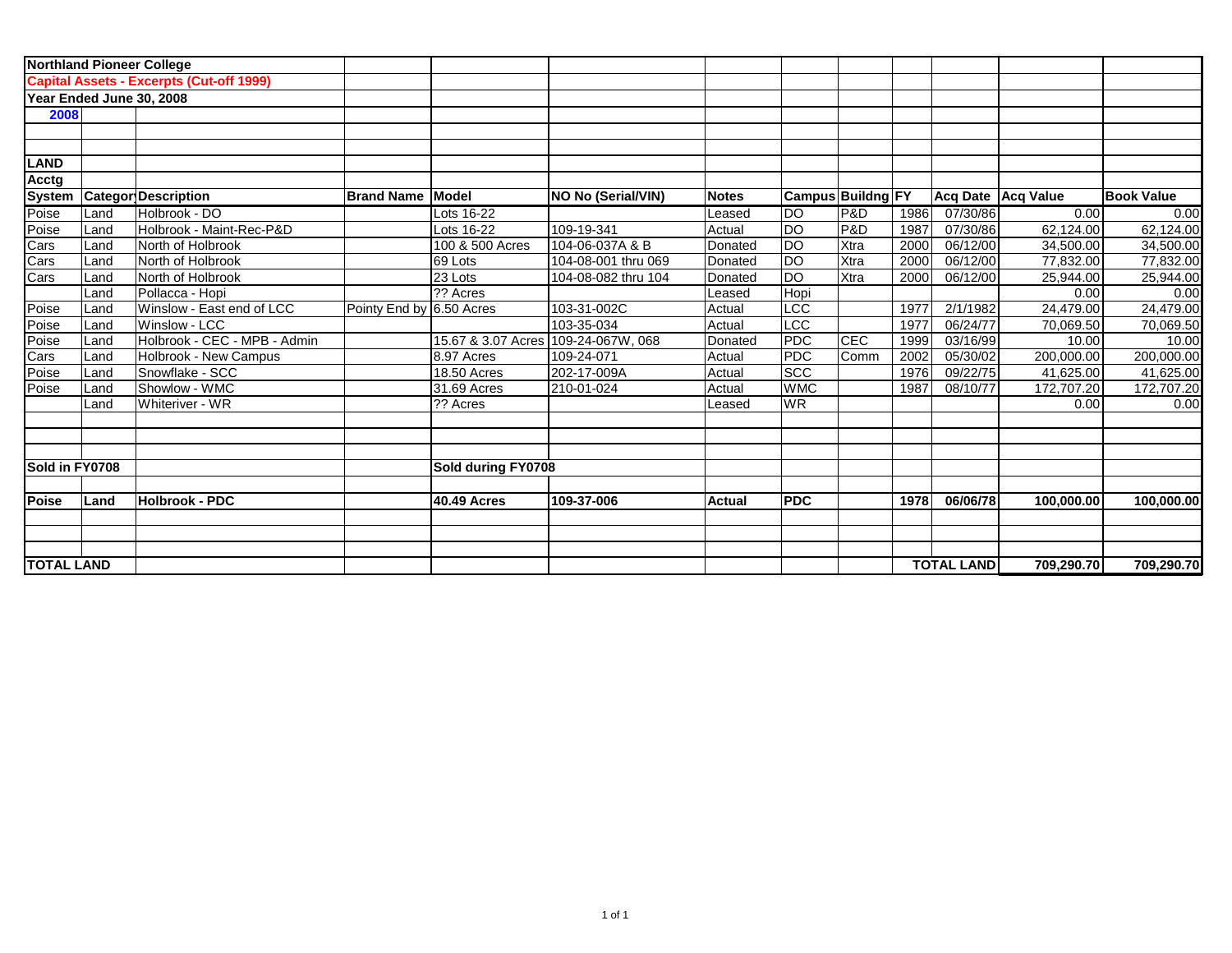|                                | <b>Northland Pioneer College</b>                                 |                                |                                 |            |                                                |                       |                |                             |                        |                               |                               |                        |                          |                          |
|--------------------------------|------------------------------------------------------------------|--------------------------------|---------------------------------|------------|------------------------------------------------|-----------------------|----------------|-----------------------------|------------------------|-------------------------------|-------------------------------|------------------------|--------------------------|--------------------------|
|                                | <b>Capital Assets - Excerpts (Cut-off 1999)</b>                  |                                |                                 |            |                                                |                       |                |                             |                        |                               |                               |                        |                          |                          |
|                                | Year Ended June 30, 2008                                         |                                |                                 |            |                                                |                       |                |                             |                        |                               |                               |                        |                          |                          |
| 2008                           |                                                                  |                                |                                 |            |                                                |                       |                |                             |                        |                               |                               |                        |                          |                          |
|                                |                                                                  |                                |                                 |            |                                                |                       |                |                             |                        |                               |                               |                        |                          |                          |
|                                |                                                                  |                                |                                 |            |                                                |                       |                |                             |                        |                               |                               |                        |                          |                          |
| <b>BUILDINGS</b>               |                                                                  |                                |                                 |            |                                                |                       |                |                             |                        |                               |                               |                        |                          |                          |
|                                |                                                                  |                                |                                 |            |                                                |                       |                |                             |                        |                               |                               |                        |                          |                          |
| <b>BUILDINGS</b>               |                                                                  |                                |                                 |            |                                                |                       |                |                             |                        |                               |                               |                        |                          |                          |
| Acctg                          |                                                                  |                                |                                 |            |                                                |                       |                |                             |                        |                               |                               |                        |                          |                          |
|                                | System   Description                                             | <b>Brand Name Model</b>        |                                 |            | Camp Buildng                                   |                       | Life ∣# Yrs FY |                             |                        | Acq Date Acq Value            | <b>Book Value</b>             | <b>Curr Dep</b>        | <b>Acc Dep</b>           | <b>Sivg Val</b>          |
|                                |                                                                  |                                |                                 |            |                                                |                       |                |                             |                        |                               |                               |                        |                          |                          |
| Cars                           | Hopi Center                                                      | <b>Jstd Msnry</b>              | 9,500 Sq Ft Hopi                |            |                                                | 40                    |                | 7 2001                      | 06/30/01               | 1,086,926.41                  | 915,735.50                    | 24,455.84              | 171,190.91               | 108,692.64               |
| Poise                          | Offices/Audio/Classroms                                          | NC/Metal                       | 5,200 Sq Ft LCC                 |            | RH                                             | 40                    |                | 29 1979                     | 06/30/79               | 416,000.00                    | 144,560.00                    | 9,360.00               | 271,440.00               | 41,600.00                |
| Poise                          | Gym/Lounge/Art/Offices/Bkstore                                   | NC/Metal                       | 8,000 Sq Ft LCC                 |            | MP                                             | 40                    |                | 25 1983                     | 06/30/83               | 286,392.00                    | 125,296.50                    | 6,443.82               | 161,095.50               | 28,639.20                |
| Poise                          | Library/Video I/Classrooms                                       | <b>Jstd Msnry</b>              | 25,000 Sq FILCC                 |            | LC.                                            | 40                    |                | 10 1998                     | 06/30/98               | 2,197,867.79                  | 1,703,347.54                  | 49,452.03              | 494,520.25               | 219,786.78               |
| Cars                           | Offices/Classrooms                                               | <b>Jstd Msnry</b>              | $8,940$ Sq Ft LCC               |            | <b>BHS</b>                                     | 40                    | 6              | 2002                        | 10/30/01               | 1,960,604.00                  | 1,695,922.46                  | 44,113.59              | 264,681.54               | 196,060.40               |
| Poise                          | Air Force Offices - Baron Building                               | <b>Jstd Msnry</b>              | 7000 Sq Ft PDC                  |            | Baron                                          | 40                    |                | 10 1998                     | 06/30/98               | 90,000.00                     | 69,750.00                     | 2,025.00               | 20,250.00                | 9,000.00                 |
| Cars                           | New PDC                                                          | <b>Jstd Msnry</b>              | 7,200 Sq Ft PDC                 |            | Learning CT                                    | 40                    |                | 4 2004                      | 06/30/04               | 4,521,937.90                  | 4,069,744.11                  | 113,048.45             | 452,193.79               | 0.00                     |
| Poise                          | Multi purpose/Gym/music                                          | NC/Metal                       | 8,000 Sq Ft SCC                 |            | MP s/b SNC                                     | $\overline{40}$       |                | $\overline{15}$ 1993        | 06/30/93               | 335,000.00                    | 221,937.50                    | 7,537.50               | 113,062.50               | 33,500.00                |
| Poise                          | Library/Multi-Classrooms/Video I                                 | <b>Jstd Msnry</b>              | 25,000 Sq FISCC                 |            | ILC.                                           | 40                    | 10             | 1998                        | 06/30/98               | 1,975,925.29                  | 1,531,342.10                  | 44,458.32              | 444,583.19               | 197,592.53               |
| Cars                           | <b>SCC Performing Arts</b>                                       | 3010                           |                                 |            | SCC   P/A s/b PAC                              | 40                    |                | $\overline{3}$ 2005         | 06/30/05               | 3,760,000.00                  | 3,760,000.00                  | 94,000.00              | 282,000.00               | 0.00                     |
| Poise                          | Main Office/Classrooms                                           | <b>Jstd Msnry</b>              | $7,102$ Sq Ft WMC GW            |            |                                                | 40                    |                | $31$ 1977                   | 06/30/77               | 171,000.00                    | 51,727.50                     | 3,847.50               | 119,272.50               | 17,100.00                |
| Poise                          | Cosmetology/Student Lounge - MPINC/Metal                         |                                | $ 8,100$ Sq Ft WMC $ MP s/b$ CC |            |                                                | 40                    |                | 25 1983                     | 06/30/83               | 287,000.00                    | 125,562.50                    | 6,457.50               | 161,437.50               | 28,700.00                |
| Poise                          | Nrsng/Chmstry/Blgy/Symposium - FJstd Msnry                       |                                | 16,000 Sq FIWMC PC              |            |                                                | 40                    |                | 13 1995                     | 06/30/95               | 1,321,075.84                  | 934,661.16                    | 29,724.21              | 386,414.68               | 132,107.58               |
| Poise                          | Library/Vid I, II Comp Labs Classrod Jstd Msnry                  |                                | 25,000 Sq F(WMC LC              |            |                                                | 40<br>40              | 10             | 1998                        | 06/30/98               | 2,012,679.92                  | 1,559,826.94                  | 45,285.30              | 452,852.98               | 201,267.99               |
| Cars                           | Arts & Tech Building - Aspen Cente Jstd Msnry                    |                                | 16,000 Sq FIWMC AC              |            |                                                | 40                    | 6<br>6         | 2002<br>2002                | 06/30/02<br>07/31/01   | 1,639,638.50                  | 1,418,287.30                  | 36,891.87<br>52,931.39 | 221,351.20<br>317,588.31 | 163,963.85<br>235,250.60 |
| Cars<br><b>Total Buildings</b> | <b>Whiteriver Center</b>                                         | <b>Jstd Msnry</b>              | 8,500 Sq Ft WR                  |            |                                                |                       |                |                             | <b>Total Buildings</b> | 2,352,506.00<br>24,414,553.65 | 2,034,917.69<br>20,362,618.80 | 570,032.30             | 4,333,934.85             | 1,613,261.58             |
|                                |                                                                  |                                |                                 |            |                                                |                       |                |                             |                        |                               |                               |                        |                          |                          |
|                                |                                                                  |                                |                                 |            |                                                |                       |                |                             |                        |                               |                               |                        |                          |                          |
|                                |                                                                  |                                |                                 |            |                                                |                       |                |                             |                        |                               |                               |                        |                          |                          |
|                                | <b>BUILDINGS - BUILDING IMPROVEMENTS</b>                         |                                |                                 |            |                                                |                       |                |                             |                        |                               |                               |                        |                          |                          |
|                                |                                                                  |                                |                                 |            |                                                |                       |                |                             |                        |                               |                               |                        |                          |                          |
| Acctg                          |                                                                  | <b>Brand Name Model</b>        |                                 |            |                                                |                       | Life # Yrs FY  |                             |                        |                               | <b>Book Value</b>             |                        |                          |                          |
|                                | System Description                                               |                                |                                 |            | <b>Camp</b> Buildng                            |                       |                |                             |                        | Acq Date Acq Value            |                               | <b>Curr Dep</b>        | <b>Acc Dep</b>           | <b>Sivg Val</b>          |
| Poise                          | 1995 - 1996                                                      |                                |                                 | <b>LCC</b> | LCC                                            | 40                    |                | 12 1996                     | 06/30/96               | 241,765.54                    | 169,235.88                    | 6,044.14               | 72,529.66                | 0.00                     |
| Cars                           | <b>LCC Landscaping/Paving</b><br>2000 - 2001 Construction Damage | s/b site improvements not bLCC |                                 | <b>PDC</b> |                                                | $\overline{25}$<br>40 | 7              | $\overline{1}$ 2007<br>2001 | 06/30/07<br>06/30/01   | 202,019.67<br>121,291.00      | 193,938.88<br>100,065.07      | 8,080.79<br>3,032.28   | 8,080.79<br>21,225.93    | 0.00<br>0.00             |
| Cars                           | <b>Baron Building Remodel</b>                                    |                                |                                 | <b>PDC</b> | Baron                                          | 40                    | 1              | 2007                        | 06/30/07               | 2,519,330.56                  | 2,519,330.56                  | 62,983.26              | 62,983.26                | 0.00                     |
| Cars                           | Multi purpose/Gym/music                                          | NC/Metal                       | 8,000 Sq Ft SCC                 |            | MP                                             | 40                    |                | $4$ 2004                    | 08/31/03               | 543,072.88                    | 488,765.59                    | 13,576.82              | 54,307.29                | 0.00                     |
| Cars<br>Poise                  | 1977 - 1981 BLDG                                                 |                                |                                 | <b>WMC</b> |                                                | $\overline{25}$       |                | 27 1981                     | 06/30/81               | 314,662.35                    | 0.00                          | 0.00                   | 314,662.35               | 0.00                     |
| Poise                          | 1995 - 1996                                                      |                                |                                 |            | WMC COSMO                                      | 40                    |                | 12 1996                     | 06/30/96               | 115,266.45                    | 80,686.51                     | 2,881.66               | 34,579.94                | 0.00                     |
| Cars                           | WMC MPB (Cosmo) Remodel `02                                      |                                |                                 | WMC MPB    |                                                | 40                    | $6 \mid$       | 2002                        | 02/28/01               | 388,506.00                    | 330,230.10                    | 9,712.65               | 58,275.90                | 0.00                     |
| Cars                           | <b>WMC Goldwater Remodel</b>                                     | <b>Jstd Msnry</b>              | 7,102 Sq Ft WMC Gldwtr          |            |                                                | 40                    | 5 <sup>1</sup> | 2003                        | 01/30/03               | 480,419.00                    | 420,366.62                    | 12,010.48              | 60,052.38                | 0.00                     |
| Cars                           | Move & Setup Modular Building                                    |                                |                                 | <b>WR</b>  |                                                | 25                    |                | $4 \overline{2004}$         | 12/03/03               | 110,285.01                    | 92,639.41                     | 4,411.40               | 17,645.60                | 0.00                     |
|                                | <b>Total Buildings - Building Improvements</b>                   |                                |                                 |            | <b>Total Buildings - Building Improvements</b> |                       |                |                             |                        | 5,716,585.72                  | 4,782,625.67                  | 145,687.68             | 996,943.31               | 0.00                     |
|                                |                                                                  |                                |                                 |            |                                                |                       |                |                             |                        |                               |                               |                        |                          |                          |
|                                |                                                                  |                                |                                 |            |                                                |                       |                |                             |                        |                               |                               |                        |                          |                          |
|                                |                                                                  |                                |                                 |            |                                                |                       |                |                             |                        |                               |                               |                        |                          |                          |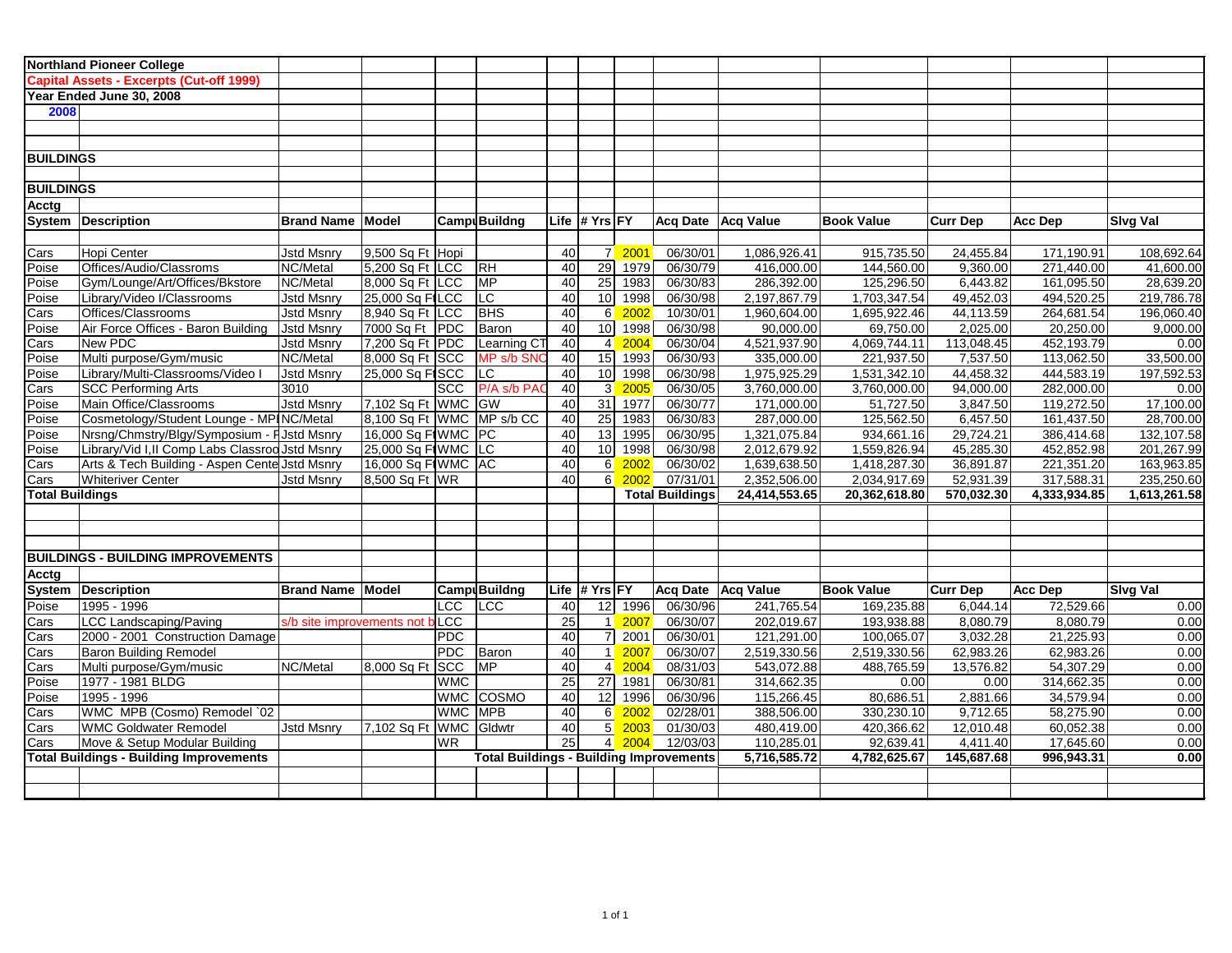|                           | <b>Northland Pioneer College</b>                |                   |                  |                       |             |    |                 |                  |                                |                      |                   |                 |            |                 |
|---------------------------|-------------------------------------------------|-------------------|------------------|-----------------------|-------------|----|-----------------|------------------|--------------------------------|----------------------|-------------------|-----------------|------------|-----------------|
|                           | <b>Capital Assets - Excerpts (Cut-off 1999)</b> |                   |                  |                       |             |    |                 |                  |                                |                      |                   |                 |            |                 |
|                           | Year Ended June 30, 2008                        |                   |                  |                       |             |    |                 |                  |                                |                      |                   |                 |            |                 |
| 2008                      |                                                 |                   |                  |                       |             |    |                 |                  |                                |                      |                   |                 |            |                 |
|                           |                                                 |                   |                  |                       |             |    |                 |                  |                                |                      |                   |                 |            |                 |
|                           |                                                 |                   |                  |                       |             |    |                 |                  |                                |                      |                   |                 |            |                 |
| <b>ISITE IMPROVEMENTS</b> |                                                 |                   |                  |                       |             |    |                 |                  |                                |                      |                   |                 |            |                 |
| Acctg                     |                                                 |                   |                  |                       |             |    |                 |                  |                                |                      |                   |                 |            |                 |
| System                    | Description                                     | <b>Brand Name</b> | Model            | <b>Campus Buildng</b> |             |    | Life # $Yrs$ FY |                  |                                | Acq Date   Acq Value | <b>Book Value</b> | <b>Curr Dep</b> | Acc Dep    | <b>Sivg Val</b> |
| Cars                      | Hopi Center Groundwork & Landsca Jstd Msnry     |                   | 9,500 Sq Ft Hopi |                       |             | 40 |                 | 200 <sup>4</sup> | 06/30/01                       | 279,033.00           | 230,202.22        | 6,975.83        | 48,830.78  | 0.00            |
| Cars                      | Blunk Building Groundwork & Lands Jstd Msnry    |                   | 8,940 Sq Ft LCC  |                       | <b>BHS</b>  | 40 |                 | 2002             | 10/30/01                       | 153,098.00           | 130,133.30        | 3,827.45        | 22,964.70  | 0.00            |
| Cars                      | LCC Landscaping - Site Imp - All                |                   |                  | LCC.                  |             | 40 |                 | 2003             | 06/30/03                       | 34,361.13            | 30,065.99         | 859.03          | 4,295.14   | 0.00            |
| Cars                      | Whiteriver Landscaping - Site Imp - All         |                   |                  | Wht Rvr               |             | 40 |                 | 2003             | 06/30/03                       | 57,323.91            | 50,158.42         | 1,433.10        | 7,165.49   | 0.00            |
| Cars<br>Cars              | Arts & Tech Building - Aspen Cente Jstd Msnry   |                   | 16,000 Sq FIWMC  |                       | AC.         | 40 |                 | 200 <sup>7</sup> | 06/30/01                       | 333,904.00           | 275,470.80        | 8,347.60        | 58,433.20  | 0.00            |
|                           | MPB (Cosmo) Remodel `02                         |                   |                  | <b>WMC</b>            | <b>MPB</b>  | 40 | 6 <sup>1</sup>  | 2002             | 10/28/01                       | 13,380.00            | 11,373.00         | 334.50          | 2,007.00   | 0.00            |
| Cars                      | WMC Landscaping - Site Imp - Aspen Center       |                   |                  | <b>WMC</b>            | Aspen Cente | 40 |                 | 2003             | 06/30/03                       | 61,979.00            | 54,231.62         | .549.48         | 7,747.38   | 0.00            |
| Cars                      | <b>WMC Goldwater Remodel</b>                    |                   |                  | <b>WMC</b>            | Gldwtr      | 40 |                 | 2003             | 01/30/03                       | 28,889.00            | 25,277.87         | 722.23          | 3,611.13   | 0.00            |
| Cars                      | WMC Landscaping - Site Imp - All                |                   |                  | <b>WMC</b>            |             | 40 |                 | 2003             | 06/30/03                       | 103,644.16           | 90,688.64         | 2,591.10        | 12,955.52  | 0.00            |
| Cars                      | Whiteriver Center Groundwork & La Jstd Msnry    |                   | 8,500 Sq Ft WR   |                       |             | 40 |                 | 2002             | 07/31/01                       | 334,649.00           | 284,451.65        | 8,366.23        | 50,197.35  | 0.00            |
|                           | <b>Total Site Improvements</b>                  |                   |                  |                       |             |    |                 |                  | <b>Total Site Improvements</b> | 1,400,261.20         | 1,182,053.51      | 35,006.53       | 218,207.69 | 0.00            |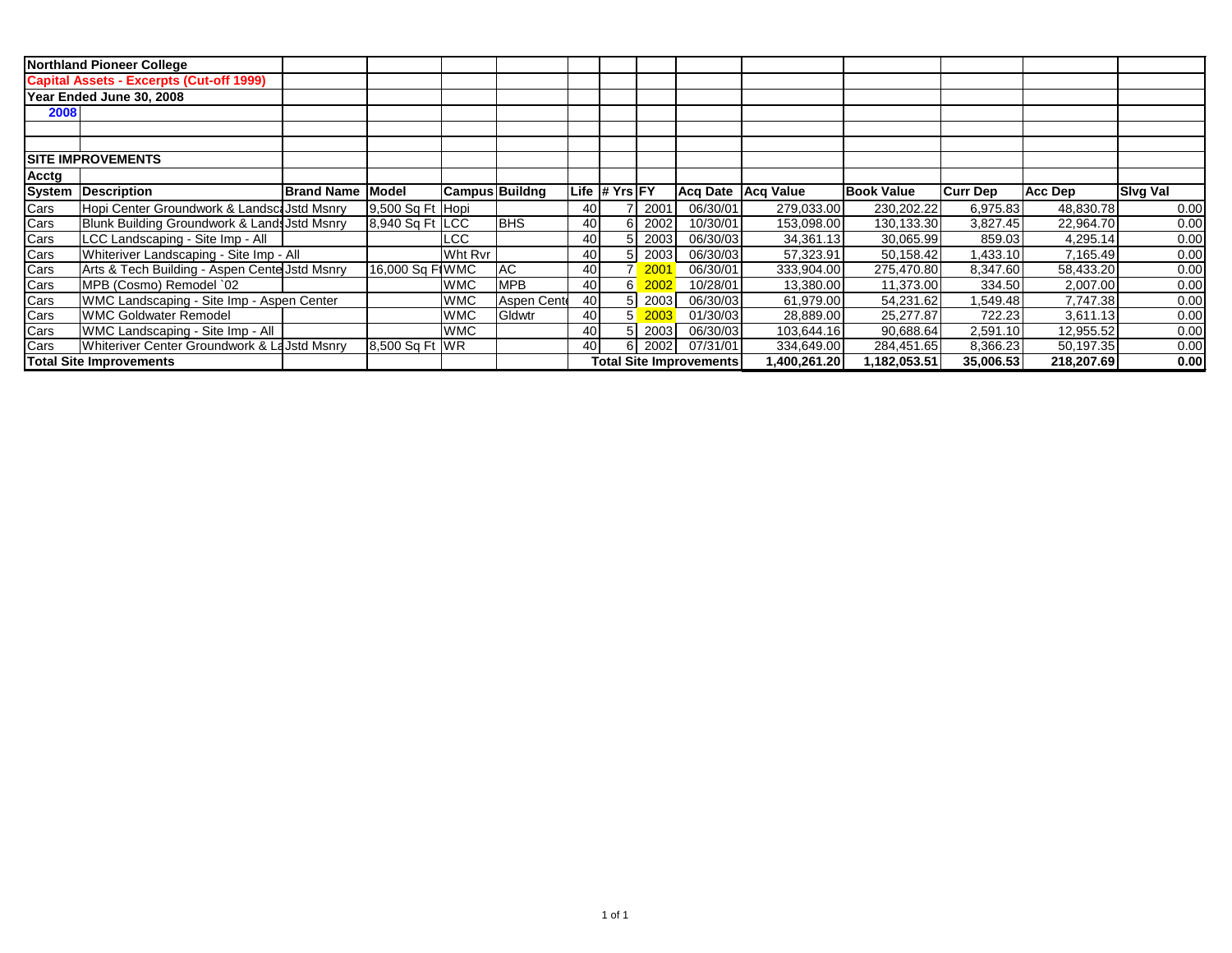|   |                           |                   | <b>NPC</b> |                |                                                | <b>Degree</b> |                                      | <b>Degree</b> |
|---|---------------------------|-------------------|------------|----------------|------------------------------------------------|---------------|--------------------------------------|---------------|
|   | Name                      | <b>Start Date</b> | Degree?    |                | IF Yes, Degree                                 | <b>Date</b>   | 2nd Degree                           | <b>Date</b>   |
|   | 1 Aceves, Loyelin         | 1993              | yes        | -1             | <b>AAS-Legal Assistant</b>                     |               |                                      |               |
|   | 2 Artz-Howard, Theresa    | 2005 Mar          | yes        | $\overline{1}$ | <b>AGS</b>                                     |               |                                      |               |
|   | 3 Austin, Patrick         | 2005 Aug          | yes        | 1              | AAS-Fire science                               |               |                                      |               |
|   | Barnes-Slocum, Joann      | 1992              | yes        | -1             | AAS-Applied Journalism                         |               |                                      |               |
| 5 | Batson, Clinton           | 1998 May          | yes        | -1             | AAS-Computer Technology (PC Technician)        |               | AAS-Networking Technician            |               |
|   | 6 Bazan, Maxine           | $2007$ Apr        | yes        | -1             | AAS-Business                                   |               |                                      |               |
|   | Belknap, Peggy (Margaret) | 1990 Aug          | ves        | -1             | Associate of Arts                              |               |                                      |               |
|   | 8 Benally, Lorraine       | 1995 Aug          | yes        | 1              | AAS-Human Services Aid                         |               | AA                                   |               |
|   | 9 Bessinger, Vicki        | 1996 Jun          | yes        | -1             | <b>AGS</b>                                     |               |                                      |               |
|   | 10 Brimhall, Daphne       | 1992              | yes        | -1             | <b>AAS-Library Media Technology</b>            |               |                                      |               |
|   | 11 Butler, Jill-von       | 2008 Jan          | ves        | -1             | <b>AGS</b>                                     |               |                                      |               |
|   | 12 Chance, Michael        | 2002 March        | yes        | -1             | AAS-Computer Technology (PC Technician)        |               |                                      |               |
|   | 13 Christensen, Autom     | 2007 Jan          | yes        | -1             | AAS-Cosmetology                                |               | AAS-Gen. Business Management         |               |
|   | 14 Clink, Patsy           | 2007 Aug          | yes        | -1             | AAS-Cosmetology, Cert. of AS-Cosmetology       |               | Special Program Cert- Cosmetology    |               |
|   | 15 Connolly, Nicole       | 2008 Feb          | yes        | 1              | <b>AGS</b>                                     |               |                                      |               |
|   | 16 Creek-Rhoades, Ruth H. | 2007 Aug          | yes        | 1              | AA                                             |               |                                      |               |
|   | 17 Crossland, Kim         | 1991 Aug          | yes        | -1             | AA                                             |               |                                      |               |
|   | 18 Darst, John H.         | 2002 Jan          | yes        | -1             | <b>AGS</b>                                     |               |                                      |               |
|   | 19 Dayzie-Grey, Myrtle    | 2000              | yes        | -1             | <b>AGS</b>                                     |               | Assoicates of Business               |               |
|   | 20 Derrick, Keila M.      | 2005 Jul          | yes        | -1             | <b>AGS</b>                                     |               |                                      |               |
|   | 21 Endfield, Claude       | 1988 Aug          | yes        | 1              | AS-Social/ Behavioral                          |               | AA-Business                          |               |
|   | 22 Finch, Flo             | 1984 Sep          | yes        | -1             | AAS-Cosmetology                                |               | AA                                   |               |
|   | 23 Frawley, Barbara       | 1992              | ves        | 1              | <b>AAS-Office Administration Support</b>       |               |                                      |               |
|   | 24 Gillespie, Deena       | 1998              | yes        | -1             | AAS-Administration Information Services        |               |                                      |               |
|   | 25 Hillend, Emma A.       | 2003 Aug          | yes        | 1              | AAS-Office Administration Support              |               | AA                                   |               |
|   | 26 Holliday, Stephanie    | 2007 Aug          | yes        |                | AAS-Nursing                                    |               |                                      |               |
|   | 27 Holt, Debra            | 1998 May          | yes        |                | <b>AAS-Computer Information Sytems</b>         |               |                                      |               |
|   | 28 Hoskins, Randall D.    | 2003 Aug          | yes        | 1              | AAS-Welding                                    |               |                                      |               |
|   | 29 Howard, Candance S.    | 1992 Aug          | yes        | 1              | AAS-Business                                   |               | AA                                   |               |
|   | 30 Hunt, Joyce A.         | 1980 Aug          | yes        | $\overline{1}$ | AAS-Business/Office Education                  |               |                                      |               |
|   | 31 Johnson, Dawn          | 2006 Aug          | yes        | -1             | AA                                             |               |                                      |               |
|   | 32 Johnson, Renee'        | 2000 Jul          | yes        | -1             | AAS-Administration Information Services        |               |                                      |               |
|   | 33 Lee, Leonard           | 1981              | yes        |                | AAS-Building Occupation/Construction           |               |                                      |               |
|   | 34 Lucas, Hallie          | 2000 Aug          | yes        |                | <b>AAS-Computer Information Sytems</b>         |               |                                      |               |
|   | 35 Martineau, Chloe A.    | $2005$ Aug        | yes        | -1             | AAS-Cometology                                 |               | Cert. of Applied Science-Cosmetology |               |
|   | 36 McPherson, Kathy       | <b>2007 May</b>   | yes        | 1              | <b>AAS-Administration Information Services</b> |               |                                      |               |
|   | 37 Nahsonhoya, Louella    | 2007 Aug          | yes        | -1             | AAS-Business/Office Education                  |               |                                      |               |
|   | 38 O'Laughlin, Bethann    | $2007$ July       | yes        | -1             | AAS-Library Media Technology                   |               |                                      |               |
|   | 39 Olsen, Susan           | 1987 Aug          | yes        |                | AGS                                            |               |                                      |               |
|   | 40 Owen, Vicki            | 1996 Dec          | yes        |                | AA                                             |               |                                      |               |
|   | 41 Parent, Peter          | 2006 Sep          | yes        |                | <b>AGS</b>                                     |               | AA                                   |               |
|   | 42 Parker, Theresa        | $2002$ Jul        | yes        |                | AAS-Cosmetology                                |               |                                      |               |
|   | 43 Robbins, Charlotte A.  | 2001 Jul          | yes        | 1              | AAS-Cosmetology                                |               |                                      |               |
|   | 44 Robinson, Everett      | 1994 Feb          | yes        | 1              | AAS-Electronics                                |               |                                      |               |
|   | 45 Sample, Bobbi J.       | 2008 Jul          | yes        | -1             | <b>AAS-Legal Assistant</b>                     |               |                                      |               |
|   | 46 Shevat, Terese         | 1998              | yes        | -1             | AAS-Business/Accounting                        |               |                                      |               |

**Provided by HR** As of October 24, 2008  $\overline{1}$  of 2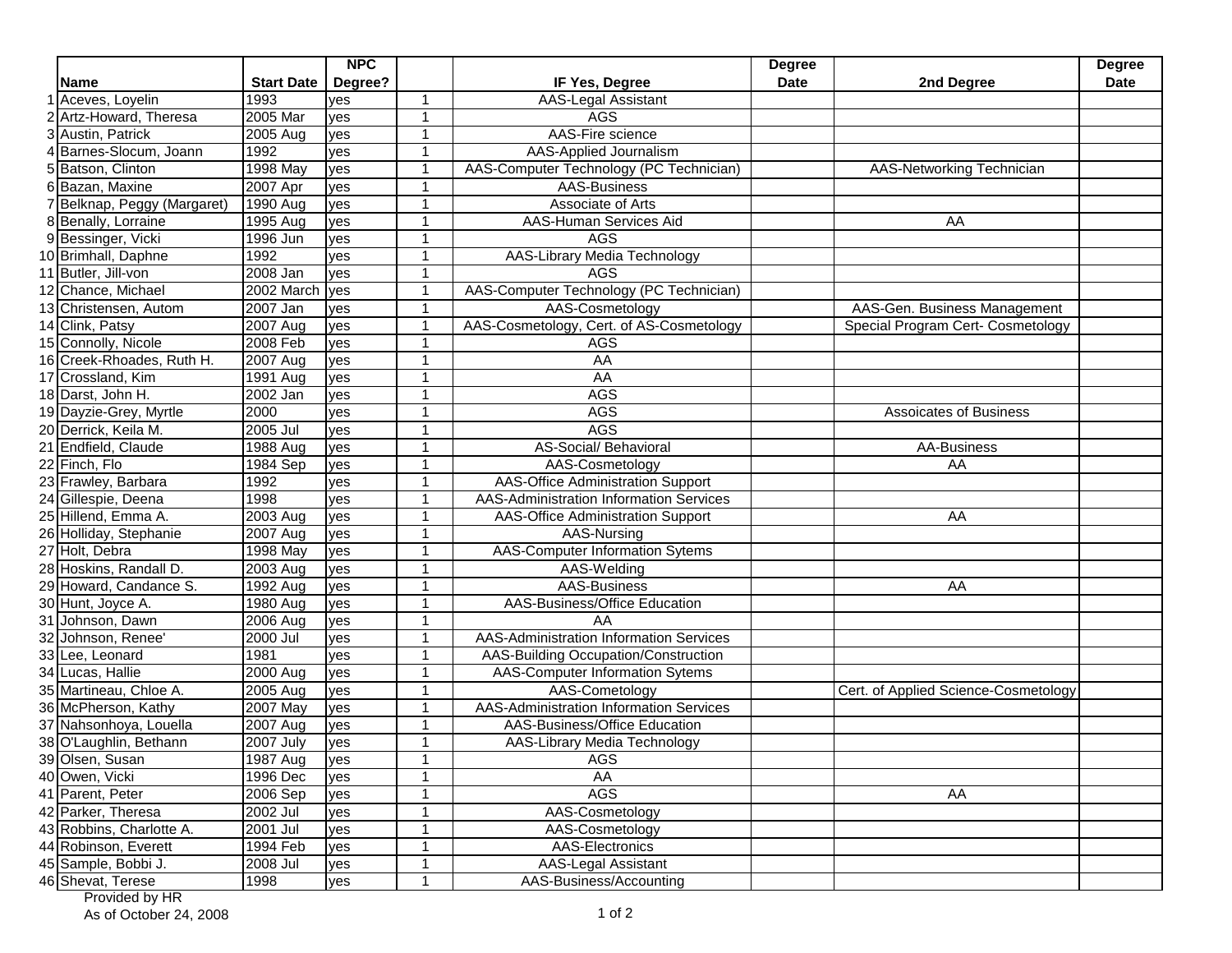|                          |                   | <b>NPC</b> |                                            | <b>Degree</b> |                              | <b>Degree</b> |
|--------------------------|-------------------|------------|--------------------------------------------|---------------|------------------------------|---------------|
| <b>Name</b>              | <b>Start Date</b> | Degree?    | IF Yes, Degree                             | <b>Date</b>   | 2nd Degree                   | <b>Date</b>   |
| 47 Singer, David L.      | 2008 Jul          | <b>ves</b> | AAS-Computer Technologly Business          |               |                              |               |
| 48 Solomon, Bill C.      | 2004 Aug          | yes        | <b>AAS-Fire Science</b>                    |               |                              |               |
| 49 Sommers, Ina          | 2002              | ves        | AAS-Administrative Office Management       |               | AAS-Gen. Business Management |               |
| 50 Soseman, Donna M.     | 2003              | ves        | AAS-General Business Management            |               |                              |               |
| 51 Valenciano, Henrietta | 2003              | ves        | <b>AAS-Small Business Management</b>       |               |                              |               |
| 52 Webb, Melissa         | 2007 May          | yes        | AAS-Early Childhood Development(Preschool) |               |                              |               |
| 53 Welch, Bobette        | 1999              | ves        | AAS-Administration Information Services    |               |                              |               |
| 54 Willis, Suzette       | 2001              | ves        | AA                                         |               |                              |               |
| 55 Wiltbank, Gerald A.   | 2005 Oct          | <b>ves</b> | AAS-Computer Technology (PC Technician)    |               |                              |               |
| 56 Yazzie, Helen         | 1993              | ves        | AAS-Administration Information Services    |               |                              |               |

56 Employees who earned NPC degree while employeed by NPC

218 Total current employees

25.69%

Notes:

Source of data - HR and Registrar as of October 24,2008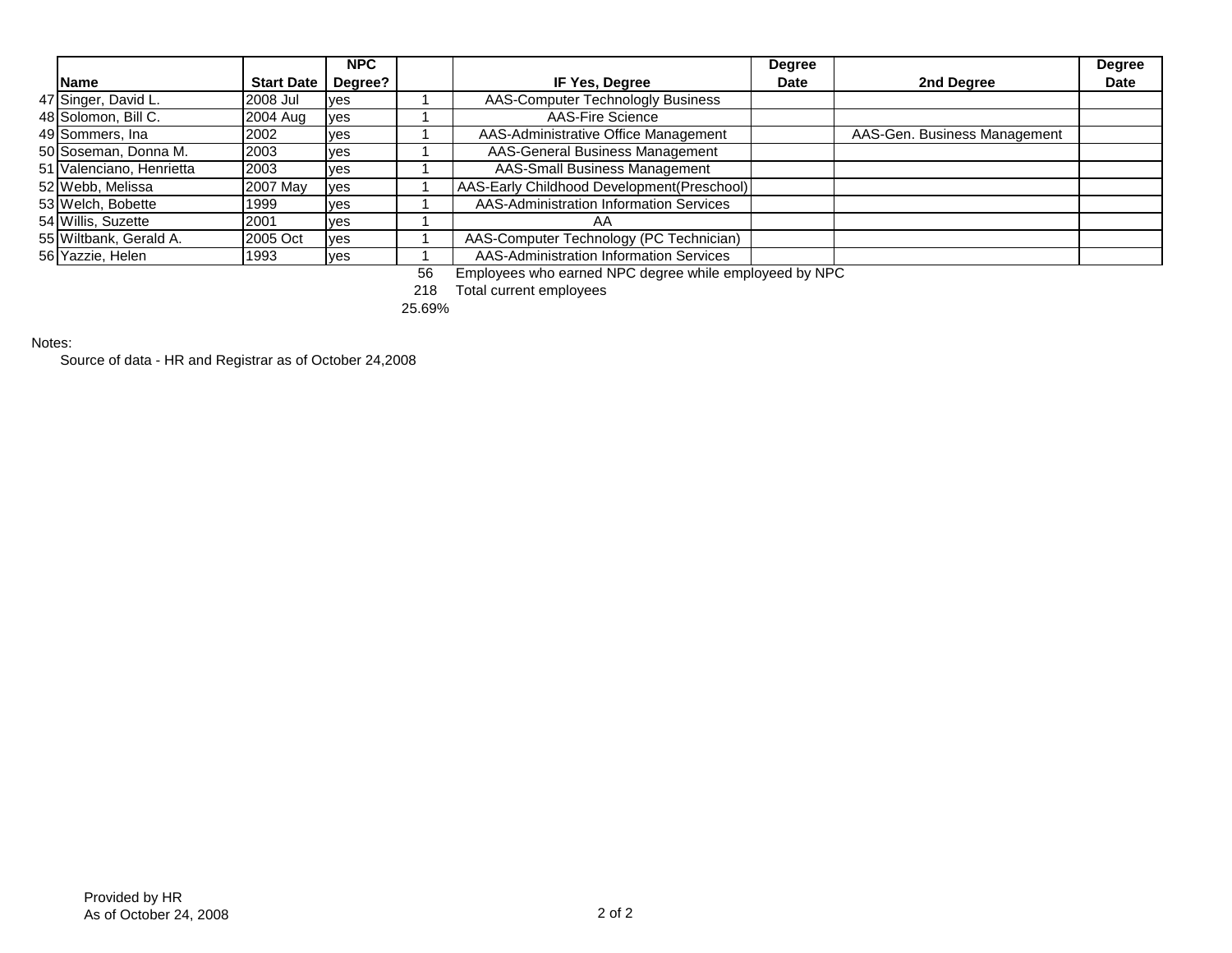|                              |           | Δ            | B            | <u>c</u>  | ш        | <b>Native</b> | <u>u</u>       |         |
|------------------------------|-----------|--------------|--------------|-----------|----------|---------------|----------------|---------|
| <b>Name</b>                  | Eth Group | <u>Asian</u> | <b>Black</b> | Caucasian | Hispanic | American      | <b>Unknown</b> |         |
|                              |           | 0            |              | 103       |          | 23            |                | 135     |
| <b>Total College Staff</b>   |           | 135          | 135          | 135       | 135      | 135           | 135            |         |
|                              |           | 0.00%        | 0.74%        | 76.30%    | 5.19%    | 17.04%        | 0.74%          | 100.00% |
|                              |           | 0.00         | 0.74         | 76.29     | 5.19     | 17.04         | 0.74           | 100.00  |
|                              |           |              |              | 69        | 5        | 3             |                | 83      |
| <b>Total College Faculty</b> |           | 83           | 83           | 83        | 83       | 83            | 83             |         |
|                              |           | $0.00\%$     | 1.20%        | 83.13%    | 6.02%    | 3.61%         | 6.02%          | 100.00% |
|                              |           | 0.00         | 1.20         | 83.15     | 6.02     | 3.61          | 6.02           | 100.00  |
| <b>Total Employees</b>       |           |              |              |           |          |               |                | 218     |

Note:

Source of data - HR as of October 29,2008

Total College Faculty of 83 differs from FY0708 of 84 due to time. This data is based on current employees as of October 24, 2008 and excludes vacancies.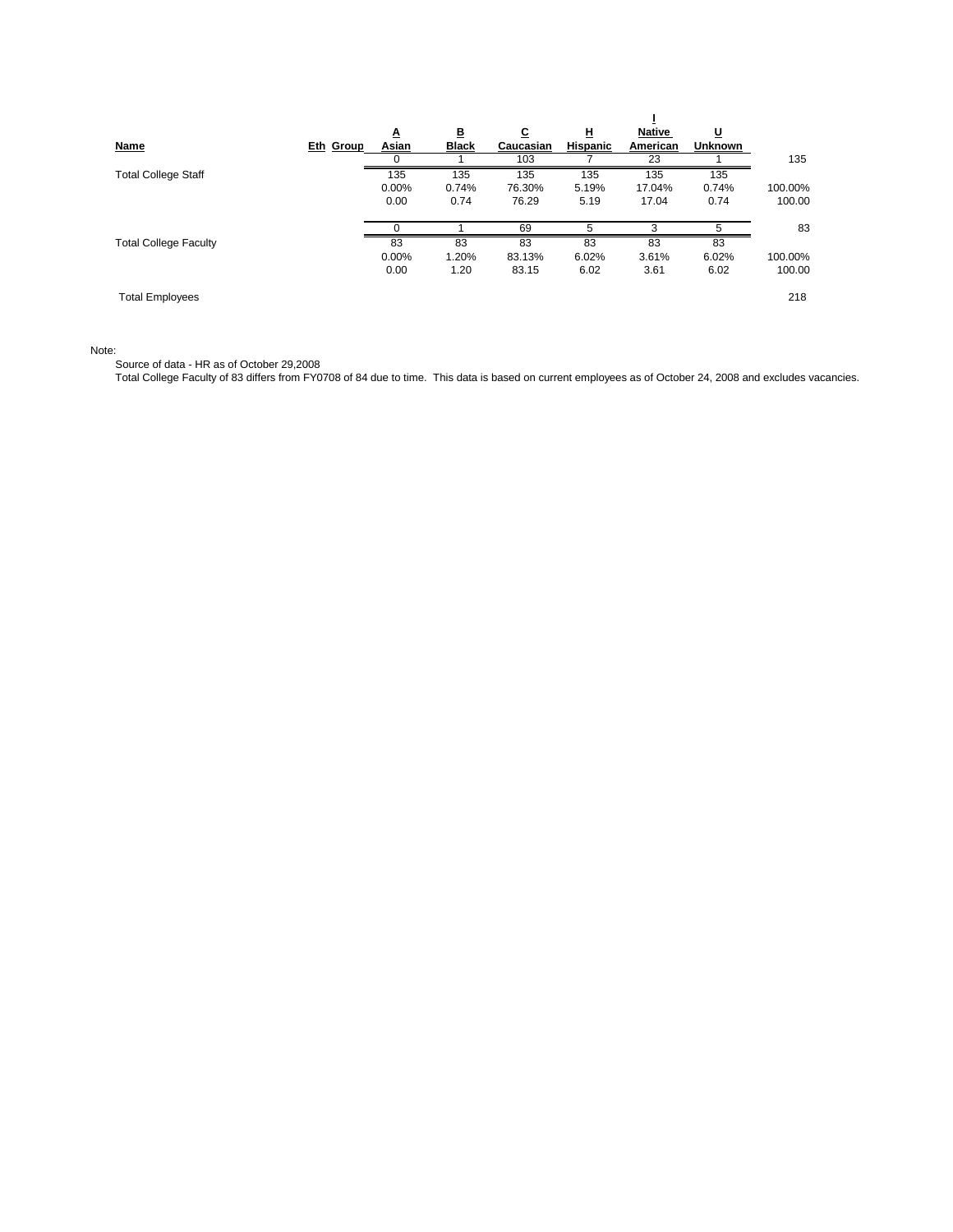|                          |              |                                         |                      |                   | Diploma | Other          |           |              |                |           |
|--------------------------|--------------|-----------------------------------------|----------------------|-------------------|---------|----------------|-----------|--------------|----------------|-----------|
| Name                     | <u>Group</u> |                                         | <b>Division</b>      | <b>Experience</b> | or CP   | Certification  | <u>AA</u> | Bachelors    | <b>Masters</b> | Doctorate |
| 1 Lawson, Michael        | f            | Anthropology/History                    | Arts & Science       |                   |         | 0              |           |              |                |           |
| 2 Mathias, Mary J.       | f            | Art                                     | Arts & Science       |                   |         | 0              |           |              |                |           |
| 3 Sweetman, Lee          | f            | Art                                     | Arts & Science       |                   |         | 0              |           |              | 1              |           |
| 4 Jacob, James           |              | <b>Biology</b>                          | Arts & Science       |                   |         | 0              |           |              |                | 1         |
| 5 Manthei, Brenda        |              | Biology                                 | Arts & Science       |                   |         | 0              |           |              | 1              |           |
| 6 Smith, David K.        |              | Biology                                 | Arts & Science       |                   |         | 0              |           |              |                | 1         |
| 7 Hutton, Cynthia C.     |              | Biology/Chemistry                       | Arts & Science       |                   |         | 0              |           |              | 1              |           |
| 8 Ott, Russell           | f            | Biology/Chemistry                       | Arts & Science       |                   |         | 0              |           |              |                | 1         |
| 9 Endfield, Claude       | esi          | ECD                                     | Arts & Science       |                   |         | 0              |           |              | 1              |           |
|                          |              |                                         |                      |                   |         |                |           |              |                |           |
| 10 Heimann, Richard      | f            | Education                               | Arts & Science       |                   |         | 0              |           |              | 1              |           |
| 11 Johnson, Sandra K.    | f            | Education                               | Arts & Science       |                   |         | 0              |           |              |                | 1         |
| 12 Ashcraft, Donna       | f            | English                                 | Arts & Science       |                   |         | 0              |           |              | 1              |           |
| 13 Goulet, Ronald        |              | English                                 | Arts & Science       |                   |         | 0              |           |              | 1              |           |
| 14 Hockabout, Barbara    | f            | English                                 | Arts & Science       |                   |         | 0              |           |              | 1              |           |
| 15 Jones, Ryan           |              | English                                 | Arts & Science       |                   |         | 0              |           |              | 1              |           |
| 16 Richins, Barry        |              | English                                 | Arts & Science       |                   |         | 0              |           |              | 1              |           |
| 17 Witt, Jennifer        |              | English                                 | Arts & Science       |                   |         | 0              |           |              | 1              |           |
|                          |              |                                         |                      |                   |         |                |           |              |                |           |
| 18 Lewis, Clifton M.     |              | Foreign Language                        | Arts & Science       |                   |         | 0              |           |              |                | 1         |
| 19 Porch, Randy          | f            | Geology                                 | Arts & Science       |                   |         | 0              |           |              | 1              |           |
| 20 Hassard, Andrew J.    | f            | History/Geography                       | Arts & Science       |                   |         | 0              |           |              | 1              |           |
| 21 Blake, Eli            |              | Math                                    | Arts & Science       |                   |         | 0              |           |              | 1              |           |
| 22 Burson, Brian G.      |              | Math                                    | Arts & Science       |                   |         | 0              |           | 1            |                |           |
| 23 Graham, Barry         | f            | Math                                    | Arts & Science       |                   |         | 0              |           |              |                | 1         |
| 24 Mack, Gary            |              | Math                                    | Arts & Science       |                   |         | 0              |           |              | 1              |           |
|                          |              |                                         |                      |                   |         |                |           |              |                |           |
| 25 Holtan, Julie A.      | f            | Music                                   | Arts & Science       |                   |         | 0              |           |              | 1              |           |
| 26 Boblett, James        |              | Psychology                              | Arts & Science       |                   |         | 0              |           |              | 1              |           |
| 27 Reyes, Gary M.        | f            | Psychology                              | Arts & Science       |                   |         | 0              |           |              |                |           |
| 28 Deaton, John          | f            | Sociology/Political Scie Arts & Science |                      |                   |         | 0              |           |              | 1              |           |
| 29 Solomonson, Michael   |              | Speech/Theater                          | Arts & Science       |                   |         | 0              |           |              |                | 1         |
| 30 Hunter, Janet         |              | <b>AIS</b>                              | CTE                  |                   |         | 0              |           |              | 1              |           |
| 31 McCabe, Jean J.       | f            | AIS                                     | <b>CTE</b>           |                   |         | 0              |           |              | 1              |           |
| 32 Baum-Gordon, Clover \ | f            | AIS/CIS                                 | <b>CTE</b>           |                   |         | 0              |           |              | 1              |           |
|                          |              |                                         |                      |                   |         |                |           |              |                |           |
| 33 Nagle, Thomas W.      |              | <b>Business</b>                         | <b>CTE</b>           |                   |         | 0              |           |              | 1              |           |
| 34 Chase, Tracy L.       | f            | Business/AIS                            | <b>CTE</b>           |                   |         | 0              |           | 1            |                |           |
| 35 Bishop, Eric          | f            | CIS                                     | <b>CTE</b>           |                   |         | 0              |           | 1            |                |           |
| 36 Chapin, John L.       | f            | CIS                                     | <b>CTE</b>           |                   |         | 0              |           |              | 1              |           |
| 37 Seely, Douglas        |              | CIS                                     | <b>CTE</b>           |                   |         | 0              |           | 1            |                |           |
| 38 Darst, John H.        |              | Construction                            | <b>CTE</b>           |                   |         | 0              | 1         |              |                |           |
| 39 Christensen, Autom    | f            | Cosmetology                             | <b>CTE</b>           |                   |         | 0              | 1         |              |                |           |
| 40 Clink, Patsy          |              | Cosmetology                             | <b>CTE</b>           |                   |         | 0              | 1         |              |                |           |
|                          |              |                                         |                      |                   |         |                |           |              |                |           |
| 41 Finch, Flo            | f            | Cosmetology                             | <b>CTE</b>           |                   |         | 0              |           | 1            |                |           |
| 42 Martineau, Chloe A.   | f            | Cosmetology                             | <b>CTE</b>           | 1                 |         |                |           |              |                |           |
| 43 Parker, Theresa       |              | Cosmetology                             | <b>CTE</b>           |                   | 1       |                |           |              |                |           |
| 44 Robbins, Charlotte A. | f            | Cosmetology                             | <b>CTE</b>           |                   |         | 0              | 1         |              |                |           |
| 45 Casey, Curtis         | f            | Welding                                 | <b>CTE</b>           |                   |         | 0              | 1         |              |                |           |
| 46 Pinnell, Frank        |              | Welding                                 | <b>CTE</b>           | 1                 |         | 1              |           |              |                |           |
| 47 Jackson, Rickey H.    |              | Developmental Service Devel Ed          |                      |                   |         | 0              |           |              | 1              |           |
|                          |              | Developmental Service Devel Ed          |                      |                   |         | 0              |           |              | 1              |           |
| 48 Kraai, Janice         |              |                                         |                      |                   |         |                |           |              |                |           |
| 49 Newman, Shannon       | f            | Developmental Service Devel Ed          |                      |                   |         | 0              |           |              | 1              |           |
| 50 Valichnac, Joan       | f            | Developmental Service Devel Ed          |                      |                   |         | 0              |           |              | 1              |           |
| 51 Samarin, Dianne       |              | Nurse Assistant                         | Nursing              |                   |         | 0              |           | 1            |                |           |
| 52 Hodgson, Orina K.     | f            | Nursing                                 | Nursing              |                   |         | 0              |           |              | 1              |           |
| 53 Jolly, Dana           | f            | Nursing                                 | Nursing              |                   |         | 0              |           |              | 1              |           |
| 54 Keith, Deborah A.     |              | Nursing                                 | Nursing              |                   |         | 0              |           |              | 1              |           |
| 55 Zimmerman, Ruth       | f            | Nursing                                 | Nursing              |                   |         | 0              |           |              | 1              |           |
| 56 Artz-Howard, Theresa  |              | <b>Nursing Assistant</b>                | Nursing              |                   | 1       | 1              |           |              |                |           |
|                          |              |                                         |                      |                   |         |                |           |              |                |           |
| 57 Browne-Wagner, Lynn   |              | EMT                                     | <b>Wkforce Devel</b> |                   |         | 0              |           | $\mathbf{1}$ |                |           |
| 58 Gardner, Brian        |              | <b>EMT</b>                              | <b>Wkforce Devel</b> | 1                 |         | 1              |           |              |                |           |
| 59 Austin, Patrick       | f            | Fire Science                            | <b>Wkforce Devel</b> |                   |         | 0              | 1         |              |                |           |
| 60 Solomon, Bill C.      |              | Fire Science                            | <b>Wkforce Devel</b> |                   |         | 0              |           | 1            |                |           |
| 61 Keith, Kenneth L.     |              | Industrial Technology                   | <b>Wkforce Devel</b> |                   |         | 0              |           |              | 1              |           |
| 62 Clark, Paul O.        |              | Power Plant Fund                        | <b>Wkforce Devel</b> | 1                 |         | 1              |           |              |                |           |
| 63 McCann, Patricia      | f            | Real Estate                             | <b>Wkforce Devel</b> |                   |         | 0              |           |              | 1              |           |
|                          |              |                                         |                      |                   |         |                |           |              |                |           |
| 64 Palmer, Marty         | fss          |                                         |                      |                   |         | $\overline{0}$ |           |              |                |           |
| 65 Ball, Lori            | $\mathbf f$  |                                         |                      |                   |         | $\overline{0}$ |           |              |                |           |
| 66 Bazan, Archie A.      | fss          |                                         |                      |                   |         | $\overline{0}$ |           |              |                |           |
| 67 Fisher, Donald L.     | f            |                                         |                      |                   |         | $\overline{0}$ |           |              |                |           |
| 68 Hicks, Barbara J.     | f            |                                         |                      |                   |         | $\overline{0}$ |           |              |                |           |
| 69 Hoskins, Randall D.   | fss          |                                         |                      |                   |         | $\overline{0}$ |           |              |                |           |
| 70 Hunt, Michelle        | fss          |                                         |                      |                   |         | $\overline{0}$ |           |              |                |           |
|                          |              |                                         |                      |                   |         |                |           |              |                |           |

**Nursing**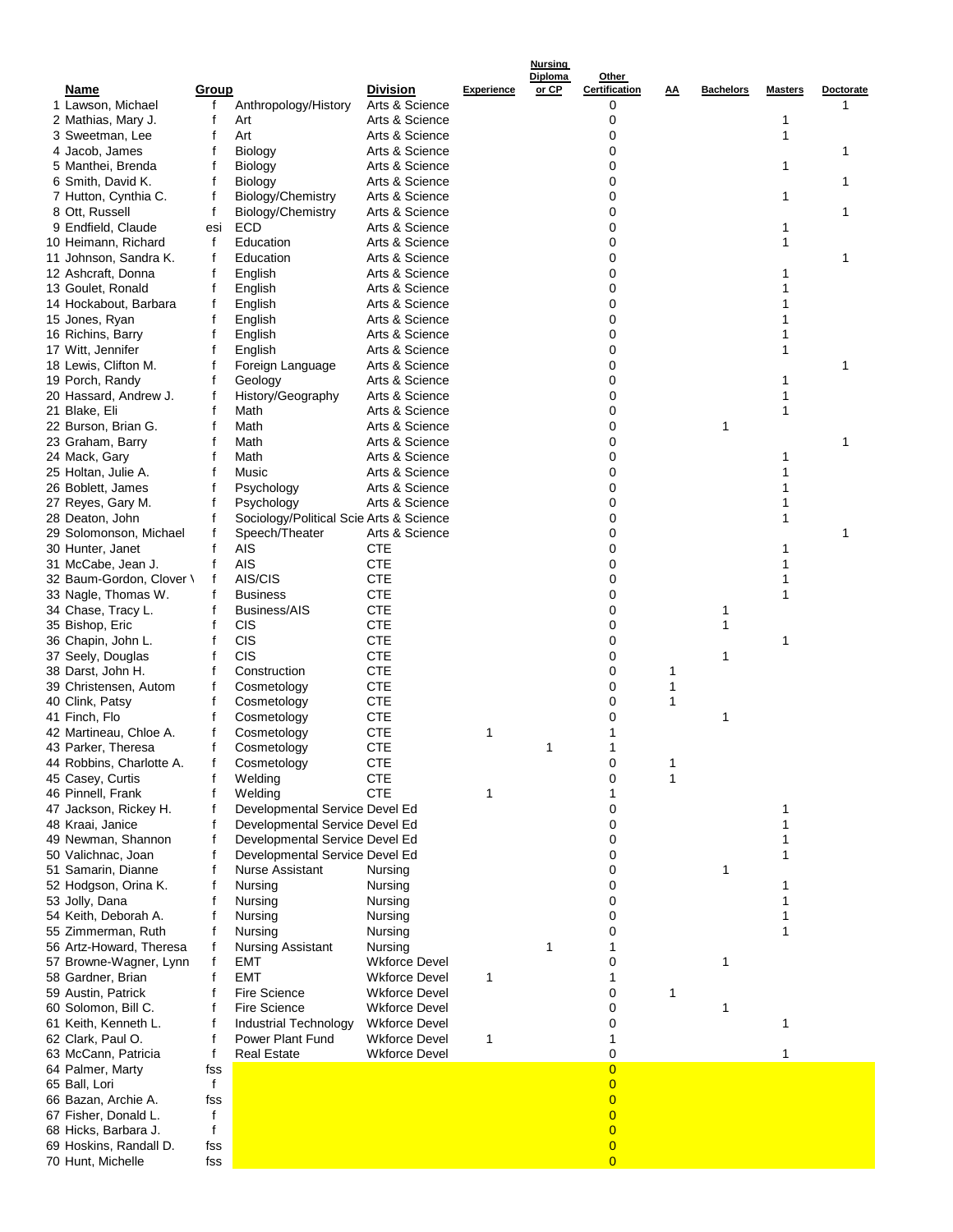| 71 Jamison, Susan<br>72 Johnson, Dawn<br>73 Munde, Thomas P.<br>74 Nahsonhoya, Louella<br>75 Natseway, Patrick<br>76 Peterson, Newell K.<br>77 Rademacher, Ryan<br>78 Schelin, Peter E.<br>79 Sorenson, Dan<br>80 Stewart, Carol E.<br>81 Tenney, Reginald L.<br>82 Wiltbank, Dean<br>83 Zurlinden, Heide J. | fss<br>fss<br>fss<br>fss<br>fss<br>fss<br>fss<br>fss<br>fss<br>fss | $\overline{0}$<br>0<br>0<br>0<br>0<br>0<br>0<br>0<br>0 |             |             |              |             |
|--------------------------------------------------------------------------------------------------------------------------------------------------------------------------------------------------------------------------------------------------------------------------------------------------------------|--------------------------------------------------------------------|--------------------------------------------------------|-------------|-------------|--------------|-------------|
|                                                                                                                                                                                                                                                                                                              |                                                                    | 6                                                      | 6           | 8           | 35           | 8           |
| <b>Total College Faculty</b>                                                                                                                                                                                                                                                                                 |                                                                    | 83<br>7.23%                                            | 83<br>7.23% | 83<br>9.64% | 83<br>42.17% | 83<br>9.64% |
|                                                                                                                                                                                                                                                                                                              |                                                                    |                                                        |             |             |              |             |
| Arts & Science                                                                                                                                                                                                                                                                                               |                                                                    | 0                                                      | 0           |             | 20           | 8           |
| <b>CTE</b>                                                                                                                                                                                                                                                                                                   |                                                                    | 3                                                      | 5           | 4           | 5            | 0           |
| Development Educ                                                                                                                                                                                                                                                                                             |                                                                    | 0                                                      | 0           | 0           | 4            | 0           |
| Nursing                                                                                                                                                                                                                                                                                                      |                                                                    |                                                        | 0           |             | 4            | 0           |
| <b>Workforce Devel</b>                                                                                                                                                                                                                                                                                       |                                                                    |                                                        |             | 2           | 2            | 0           |
|                                                                                                                                                                                                                                                                                                              |                                                                    | 6                                                      | 6           | 8           | 35           | 8           |

Note:

Source of data - 2008-2009 College Catalog and HR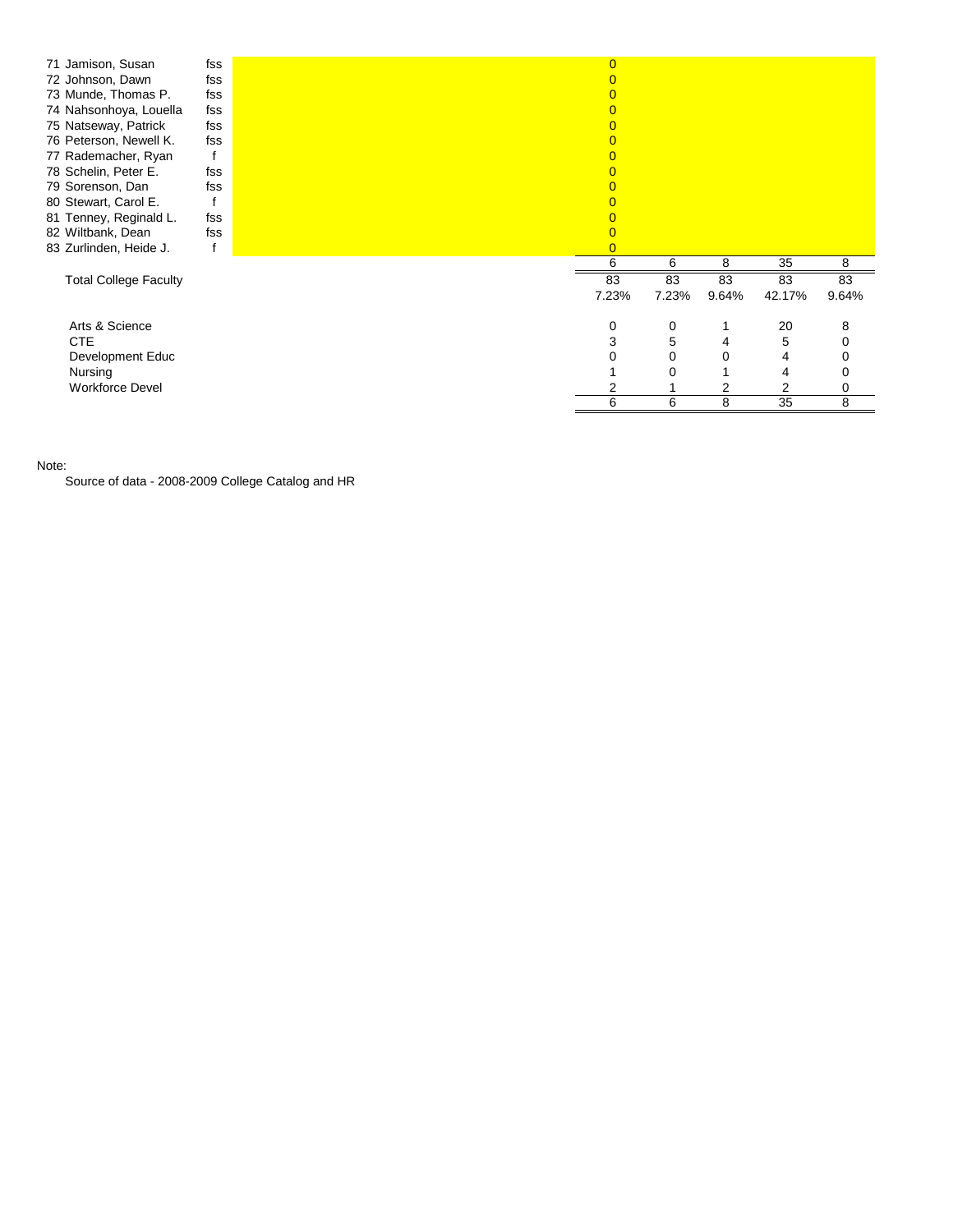**Total**